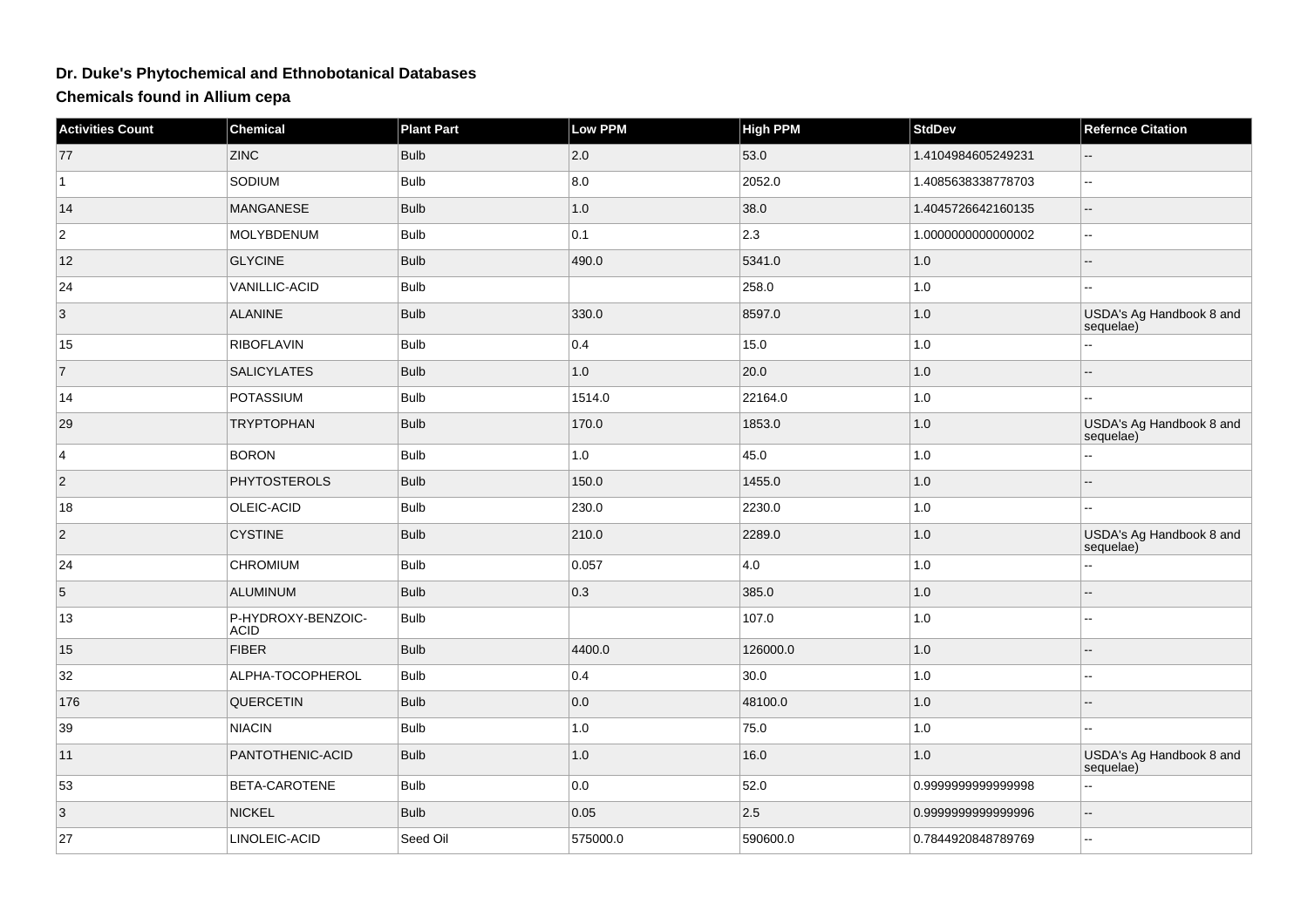| <b>Activities Count</b> | <b>Chemical</b>   | <b>Plant Part</b> | Low PPM       | <b>High PPM</b> | <b>StdDev</b>        | <b>Refernce Citation</b>                                                               |
|-------------------------|-------------------|-------------------|---------------|-----------------|----------------------|----------------------------------------------------------------------------------------|
| 6                       | <b>IRON</b>       | <b>Bulb</b>       | 2.0           | 135.0           | 0.7831452902858658   | $\overline{\phantom{a}}$                                                               |
| 65                      | <b>MAGNESIUM</b>  | <b>Bulb</b>       | 76.0          | 1230.0          | 0.7319115529256467   |                                                                                        |
| 6                       | <b>IRON</b>       | Seed              |               | 235.0           | 0.3912510395242066   |                                                                                        |
| 12                      | <b>COPPER</b>     | Seed              |               | 18.2            | 0.3070837559561808   | $\overline{a}$                                                                         |
| 6                       | <b>IRON</b>       | Leaf              | 34.0          | 436.0           | 0.18456741976079077  | <b>CRC Handbook of Medicinal</b><br>Herbs and/or CRC Handbook<br>of Proximate Analyses |
| 28                      | CALCIUM           | <b>Bulb</b>       | 200.0         | 3008.0          | 0.11970003608893207  |                                                                                        |
| 12                      | <b>COPPER</b>     | <b>Bulb</b>       | $ 0.3\rangle$ | 11.0            | 0.10619884881071792  | Щ.                                                                                     |
| $\overline{4}$          | <b>PHOSPHORUS</b> | Leaf              | 310.0         | 5513.0          | 0.09963731108701822  | --                                                                                     |
| 112                     | ASCORBIC-ACID     | Leaf              | 390.0         | 5000.0          | 0.020016189970703997 | ц,                                                                                     |
| 24                      | <b>CHROMIUM</b>   | Seed              |               | 4.8             | 0.016797185555398934 | ш.                                                                                     |
| 27                      | LINOLEIC-ACID     | Seed              | 103500.0      | 106200.0        | -0.00790147227328753 | Wealth of India.                                                                       |
| 39                      | NIACIN            | Leaf              | 7.0           | 90.0            | -0.09123627617407809 | CRC Handbook of Medicinal<br>Herbs and/or CRC Handbook<br>of Proximate Analyses        |
| $\vert$ 2               | <b>COBALT</b>     | Seed              |               | 2.5             | -0.0975154003240051  |                                                                                        |
| 3                       | <b>NICKEL</b>     | Seed              | 0.03          | $ 4.0\rangle$   | -0.14389814511946067 | $\mathbf{u}$                                                                           |
| 18                      | OLEIC-ACID        | Seed Oil          | 260000.0      | 292900.0        | -0.1478289753657865  | $-$                                                                                    |
| 53                      | BETA-CAROTENE     | Flower            |               | 28.0            | -0.18921282459251038 | ц,                                                                                     |
| 15                      | <b>FIBER</b>      | Leaf              | 11000.0       | 141000.0        | -0.2539378373860592  | <b>CRC Handbook of Medicinal</b><br>Herbs and/or CRC Handbook<br>of Proximate Analyses |
| 77                      | <b>ZINC</b>       | Seed              |               | 34.0            | -0.31604114389068755 |                                                                                        |
| 31                      | <b>THIAMIN</b>    | Leaf              | 0.5           | 6.4             | -0.39693808734805064 | CRC Handbook of Medicinal<br>Herbs and/or CRC Handbook<br>of Proximate Analyses        |
| 14                      | <b>MANGANESE</b>  | Seed              |               | 19.4            | -0.425040968734703   |                                                                                        |
| 13                      | PALMITIC-ACID     | Seed              |               | 13140.0         | -0.4284802139449916  | Wealth of India.                                                                       |
| 8                       | STEARIC-ACID      | Seed              |               | 6300.0          | -0.4287014331879593  | Wealth of India.                                                                       |
| 53                      | BETA-CAROTENE     | Leaf              | 12.0          | 158.0           | -0.4498575995747604  | <b>CRC Handbook of Medicinal</b><br>Herbs and/or CRC Handbook<br>of Proximate Analyses |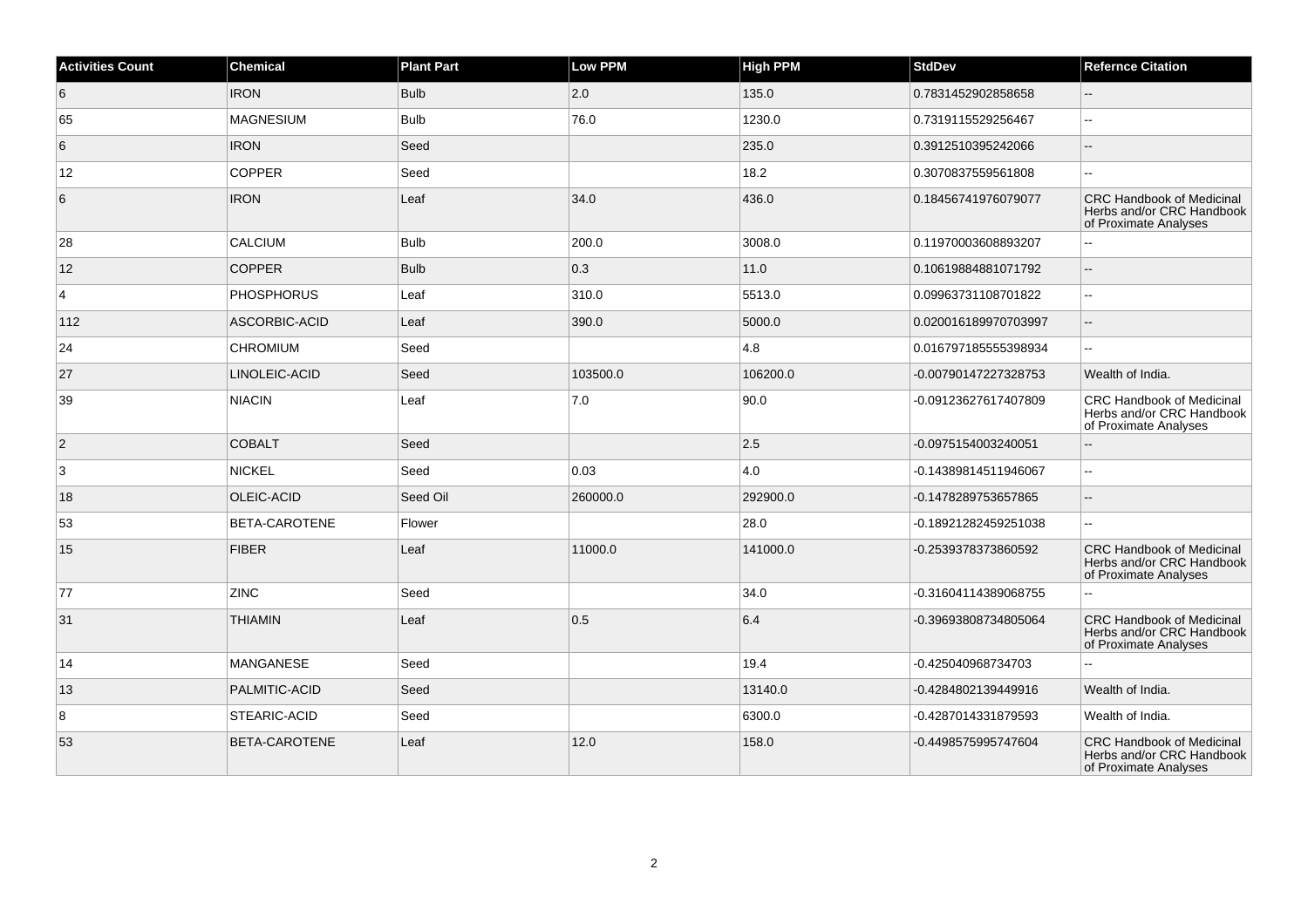| <b>Activities Count</b> | Chemical               | <b>Plant Part</b> | <b>Low PPM</b> | <b>High PPM</b> | <b>StdDev</b>        | <b>Refernce Citation</b>                                                                                                                                                                                  |
|-------------------------|------------------------|-------------------|----------------|-----------------|----------------------|-----------------------------------------------------------------------------------------------------------------------------------------------------------------------------------------------------------|
| 15                      | <b>TRIGONELLINE</b>    | Seed              |                | 13.0            | -0.46591212987573255 | Evans, L. S., Tramontano, W.<br>A. 1984. Trigonelline and<br>Promotion of Cell Arrest in<br>G2 of Various Legumes.<br>Phytochemistry, 23(9): 1837-<br>1840.                                               |
| 18                      | OLEIC-ACID             | Seed              |                | 46800.0         | -0.5943767329474172  | Wealth of India.                                                                                                                                                                                          |
| 8                       | STEARIC-ACID           | Seed Oil          |                | 35000.0         | -0.6541098145281985  | $\sim$                                                                                                                                                                                                    |
| 13                      | PALMITIC-ACID          | Seed Oil          |                | 73000.0         | -0.723771059427567   | $\overline{a}$                                                                                                                                                                                            |
| 28                      | <b>CALCIUM</b>         | Leaf              | 420.0          | 5385.0          | -0.8918247706535197  | <b>CRC Handbook of Medicinal</b><br>Herbs and/or CRC Handbook<br>of Proximate Analyses                                                                                                                    |
| 13                      | PALMITIC-ACID          | <b>Bulb</b>       | 240.0          | 2325.0          | $-1.0$               |                                                                                                                                                                                                           |
| 6                       | <b>MYRISTIC-ACID</b>   | <b>Bulb</b>       | 10.0           | 100.0           | $-1.0$               | USDA's Ag Handbook 8 and<br>sequelae)                                                                                                                                                                     |
| $\mathbf{3}$            | <b>VALINE</b>          | <b>Bulb</b>       | 270.0          | 2943.0          | $-1.0$               |                                                                                                                                                                                                           |
| 8                       | <b>TYROSINE</b>        | Bulb              | 290.0          | 3161.0          | $-1.0$               | USDA's Ag Handbook 8 and<br>sequelae)                                                                                                                                                                     |
| 3                       | <b>ENDOLYSIN</b>       | Leaf              |                | 0.3             | $-1.0$               | LAWSON in Koch, H. P. and<br>Lawson, L. D., eds. 1996.<br>Garlic-The<br>Science and therapeutic<br>application of Allium sativum<br>L. and related species.<br>Williams & Wilkins, Baltimore.<br>329 pp.  |
| 2                       | <b>LEUCINE</b>         | <b>Bulb</b>       | 410.0          | 4469.0          | $-1.0$               | USDA's Ag Handbook 8 and<br>sequelae)                                                                                                                                                                     |
| 3                       | <b>ENDOLYSIN</b>       | <b>Bulb</b>       |                | 0.033           | $-1.0$               | LAWSON in Koch, H. P. and<br>Lawson, L. D., eds. 1996.<br>Garlic- The<br>Science and therapeutic<br>application of Allium sativum<br>L. and related species.<br>Williams & Wilkins, Baltimore.<br>329 pp. |
| 15                      | <b>METHIONINE</b>      | <b>Bulb</b>       | 100.0          | 1090.0          | $-1.0$               | L.                                                                                                                                                                                                        |
| 14                      | <b>ARGININE</b>        | <b>Bulb</b>       | 1580.0         | 17222.0         | $-1.0$               | USDA's Ag Handbook 8 and<br>sequelae)                                                                                                                                                                     |
| 3                       | <b>ISOLEUCINE</b>      | <b>Bulb</b>       | 420.0          | 4578.0          | $-1.0$               | USDA's Ag Handbook 8 and<br>sequelae)                                                                                                                                                                     |
| 47                      | <b>BETA-SITOSTEROL</b> | <b>Bulb</b>       | 120.0          | 510.0           | $-1.0$               | $\overline{a}$                                                                                                                                                                                            |
| $\vert$ 1               | <b>MERCURY</b>         | <b>Bulb</b>       |                | 0.001           | $-1.0$               |                                                                                                                                                                                                           |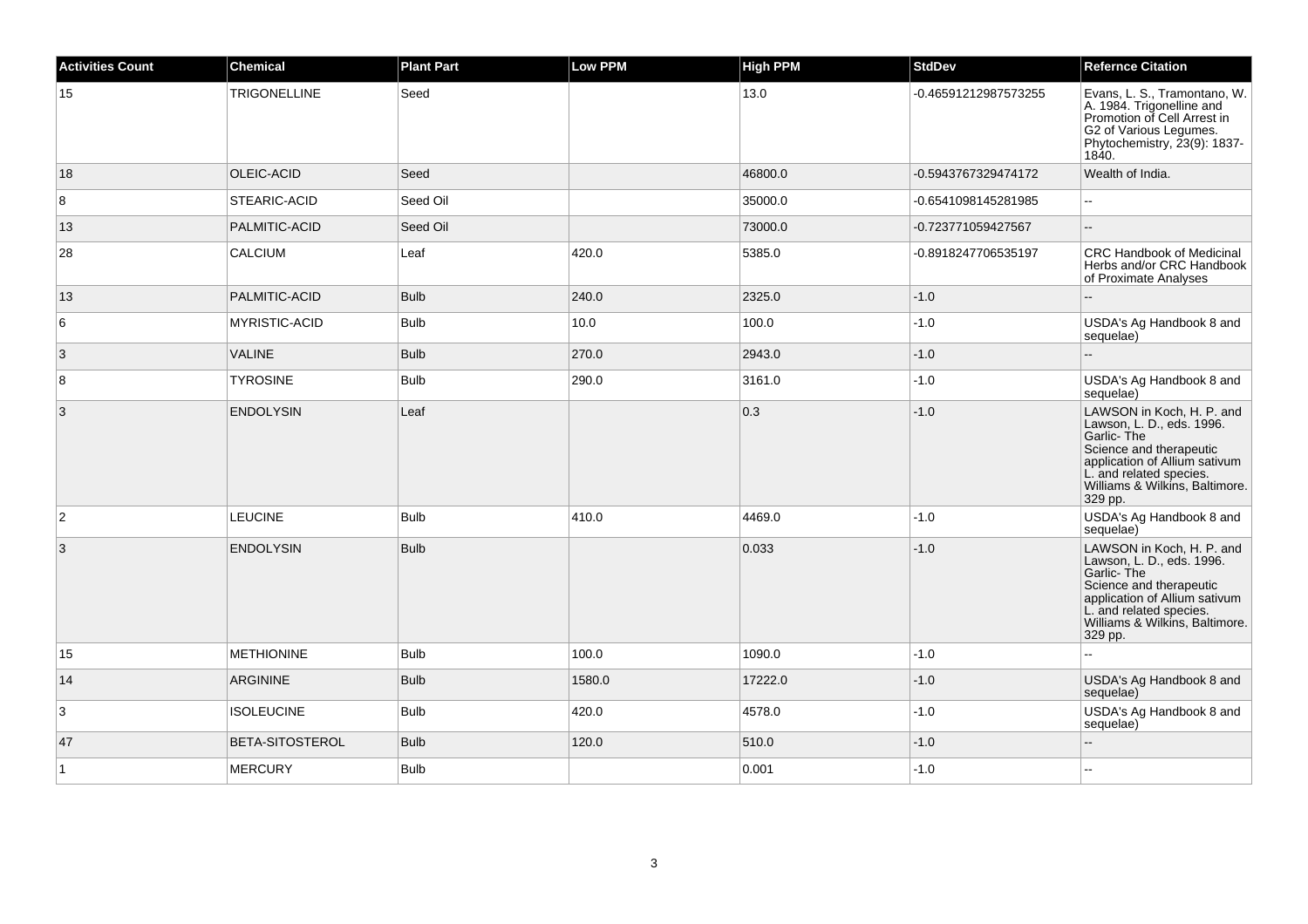| <b>Activities Count</b> | <b>Chemical</b>                                                             | <b>Plant Part</b> | <b>Low PPM</b> | <b>High PPM</b> | StdDev             | <b>Refernce Citation</b>                                                                                                                                                                                                    |
|-------------------------|-----------------------------------------------------------------------------|-------------------|----------------|-----------------|--------------------|-----------------------------------------------------------------------------------------------------------------------------------------------------------------------------------------------------------------------------|
| $\overline{4}$          | <b>THREONINE</b>                                                            | <b>Bulb</b>       | 280.0          | 3052.0          | $-1.0$             | USDA's Ag Handbook 8 and<br>sequelae)                                                                                                                                                                                       |
| $\overline{4}$          | <b>PHOSPHORUS</b>                                                           | <b>Bulb</b>       | 275.0          | 4038.0          | $-1.0$             | цú.                                                                                                                                                                                                                         |
| 61                      | <b>FERULIC-ACID</b>                                                         | <b>Bulb</b>       |                | 0.5             | $-1.0$             |                                                                                                                                                                                                                             |
| 31                      | <b>THIAMIN</b>                                                              | <b>Bulb</b>       | 0.3            | 6.0             | $-1.0$             | $\overline{a}$                                                                                                                                                                                                              |
| $\overline{7}$          | PHENYLALANINE                                                               | <b>Bulb</b>       | 300.0          | 3270.0          | $-1.0$             | USDA's Ag Handbook 8 and<br>sequelae)                                                                                                                                                                                       |
| $\overline{7}$          | <b>HISTIDINE</b>                                                            | <b>Bulb</b>       | 190.0          | 2071.0          | $-1.0$             | USDA's Ag Handbook 8 and<br>sequelae)                                                                                                                                                                                       |
| $\overline{2}$          | CAMPESTEROL                                                                 | <b>Bulb</b>       | 10.0           | 50.0            | $-1.0$             | $\overline{a}$                                                                                                                                                                                                              |
| 3                       | MURAMIDASE                                                                  | <b>Bulb</b>       |                | 0.033           | $-1.0$             | LAWSON in Koch, H. P. and<br>Lawson, L. D., eds. 1996.<br>Garlic-The<br>Science and therapeutic<br>application of Allium sativum<br>L. and related species.<br>Williams & Wilkins, Baltimore.<br>329 pp.                    |
| $\vert$ 1               | <b>SERINE</b>                                                               | <b>Bulb</b>       | 350.0          | 3815.0          | $-1.0$             | USDA's Ag Handbook 8 and<br>sequelae)                                                                                                                                                                                       |
| 14                      | <b>SULFUR</b>                                                               | <b>Bulb</b>       | 80.0           | 4075.0          | $-1.0$             | L.                                                                                                                                                                                                                          |
| $\vert 3 \vert$         | ASPARTIC-ACID                                                               | <b>Bulb</b>       | 640.0          | 6967.0          | $-1.0$             | USDA's Ag Handbook 8 and<br>sequelae)                                                                                                                                                                                       |
| $\overline{4}$          | <b>LYSINE</b>                                                               | <b>Bulb</b>       | 560.0          | 6104.0          | $-1.0$             | USDA's Ag Handbook 8 and<br>sequelae)                                                                                                                                                                                       |
| $\overline{c}$          | <b>COBALT</b>                                                               | <b>Bulb</b>       | 0.001          | 0.2             | -1.000000000000002 | щ.                                                                                                                                                                                                                          |
| 60                      | <b>SELENIUM</b>                                                             | <b>Bulb</b>       | 0.001          | 0.003           | -1.000000000000002 | $-1$                                                                                                                                                                                                                        |
| $\overline{4}$          | <b>TRANS-</b><br>METHYLSULPHINOTHIOIC-<br>ACID-S-1-<br><b>PROPENYLESTER</b> | <b>Bulb</b>       |                |                 |                    |                                                                                                                                                                                                                             |
| 43                      | PROTOCATECHUIC-ACID                                                         | <b>Bulb</b>       | 4500.0         | 17540.0         |                    |                                                                                                                                                                                                                             |
| 32                      | ALPHA-TOCOPHEROL                                                            | Seed Oil          |                |                 |                    | Grujic-Injac, B., Basarevic-<br>Dinic, L., Lajsic, S.,<br>Stefanovic, D. 1985.<br>Chemical Analysis of Seed<br>Oil of the Onion (Allium<br>cepa). Hrana Ishrana, 25:<br>167-169 (Inst Ishr Vet Fak<br>Belgrade, Yugoslavia) |
| 102                     | CAFFEIC-ACID                                                                | Leaf              |                |                 |                    | Das, V. S. R., Rao, J. V. S.<br>1964. Phenolic Acids of<br>Onion Plant. Curr. Sci.,<br>33(15): 471-472.                                                                                                                     |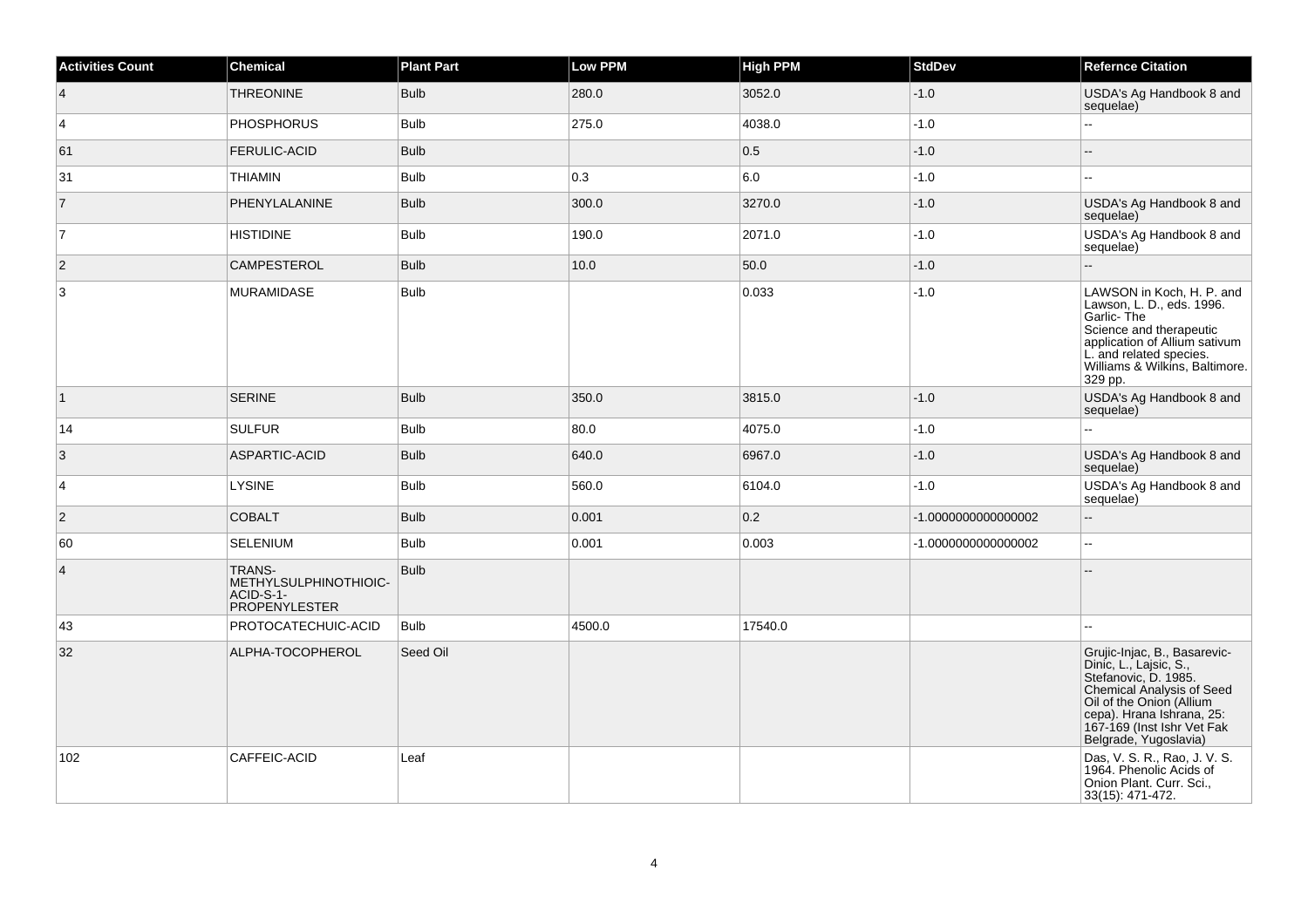| <b>Activities Count</b> | <b>Chemical</b>                                               | <b>Plant Part</b> | <b>Low PPM</b> | <b>High PPM</b> | <b>StdDev</b> | <b>Refernce Citation</b>                                                                                                                                                                                                                                      |
|-------------------------|---------------------------------------------------------------|-------------------|----------------|-----------------|---------------|---------------------------------------------------------------------------------------------------------------------------------------------------------------------------------------------------------------------------------------------------------------|
| $ 2\rangle$             | DIMETHYL-DISULFIDE                                            | <b>Bulb</b>       |                |                 |               | Ξ.                                                                                                                                                                                                                                                            |
| 14                      | <b>SUCROSE</b>                                                | <b>Bulb</b>       |                |                 |               | Osman, S. A. 1980. Chemical<br>and Biological Studies of<br>Onion and Garlic in an<br>Attempt to Isolate a<br>Hypoclycaemic Extract.<br>Abstr. 4th Asian Symp. Med.<br>Plants Spices Bangkok,<br>Thailand, September 15-19:<br>117.                           |
| $\vert$ 1               | ISORHAMNETIN-3-<br><b>GLUCOSIDE</b>                           | <b>Bulb</b>       |                |                 |               | ш,                                                                                                                                                                                                                                                            |
| $\overline{c}$          | ASPARAGINE                                                    | <b>Bulb</b>       |                |                 |               |                                                                                                                                                                                                                                                               |
| $\overline{2}$          | <b>METHANOL</b>                                               | Leaf              |                |                 |               | Burtsev, A. F., Pashchenko,<br>T. W., Rik, G. R. 1974. Mass-<br>Spectrometric Analysis of<br>Volatile Phytonocide<br>Substances of Cucumber and<br>Common Onion Leaves.<br>Fiziol Biokhim Kul't Rast, 6:<br>516-.                                             |
| 11                      | <b>LITHIUM</b>                                                | <b>Bulb</b>       | 0.152          | 0.324           |               | $\overline{a}$                                                                                                                                                                                                                                                |
| $\sqrt{2}$              | S-METHYL-CYSTEINE-<br><b>SULFOXIDE</b>                        | <b>Bulb</b>       |                |                 |               | Kumari, K., Augusti, K. T.<br>1995. Antidiabetic Effects of<br>S-Methylcysteine Sulphoxide<br>on Alloxan Diabetes. Planta<br>Medica, 61(1): 72-74.                                                                                                            |
| 14                      | <b>SUCROSE</b>                                                | Leaf              |                |                 |               | Osman, S. A. 1980. Chemical<br>and Biological Studies of<br>Onion and Garlic in an<br>Attempt to Isolate a<br>Hypoclycaemic Extract.<br>Abstr. 4th Asian Symp. Med.<br>Plants Spices Bangkok,<br>Plants Spices Bangkok,<br>Thailand, September 15-19:<br>117. |
| 8                       | <b>FRUCTOSE</b>                                               | Leaf              |                |                 |               | Osman, S. A. 1980. Chemical<br>and Biological Studies of<br>Onion and Garlic in an<br>Attempt to Isolate a<br>Hypoclycaemic Extract.<br>Abstr. 4th Asian Symp. Med.<br>Plants Spices Bangkok,<br>Thailand, September 15-19:<br>117.                           |
| 5                       | <b>GLUTAMINE</b>                                              | <b>Bulb</b>       |                |                 |               | u.                                                                                                                                                                                                                                                            |
| $\overline{4}$          | TRANS-5-ETHYL-4,6,7-<br>TRITHIA-2-DECENE-4-S-<br><b>OXIDE</b> | <b>Bulb</b>       |                |                 |               |                                                                                                                                                                                                                                                               |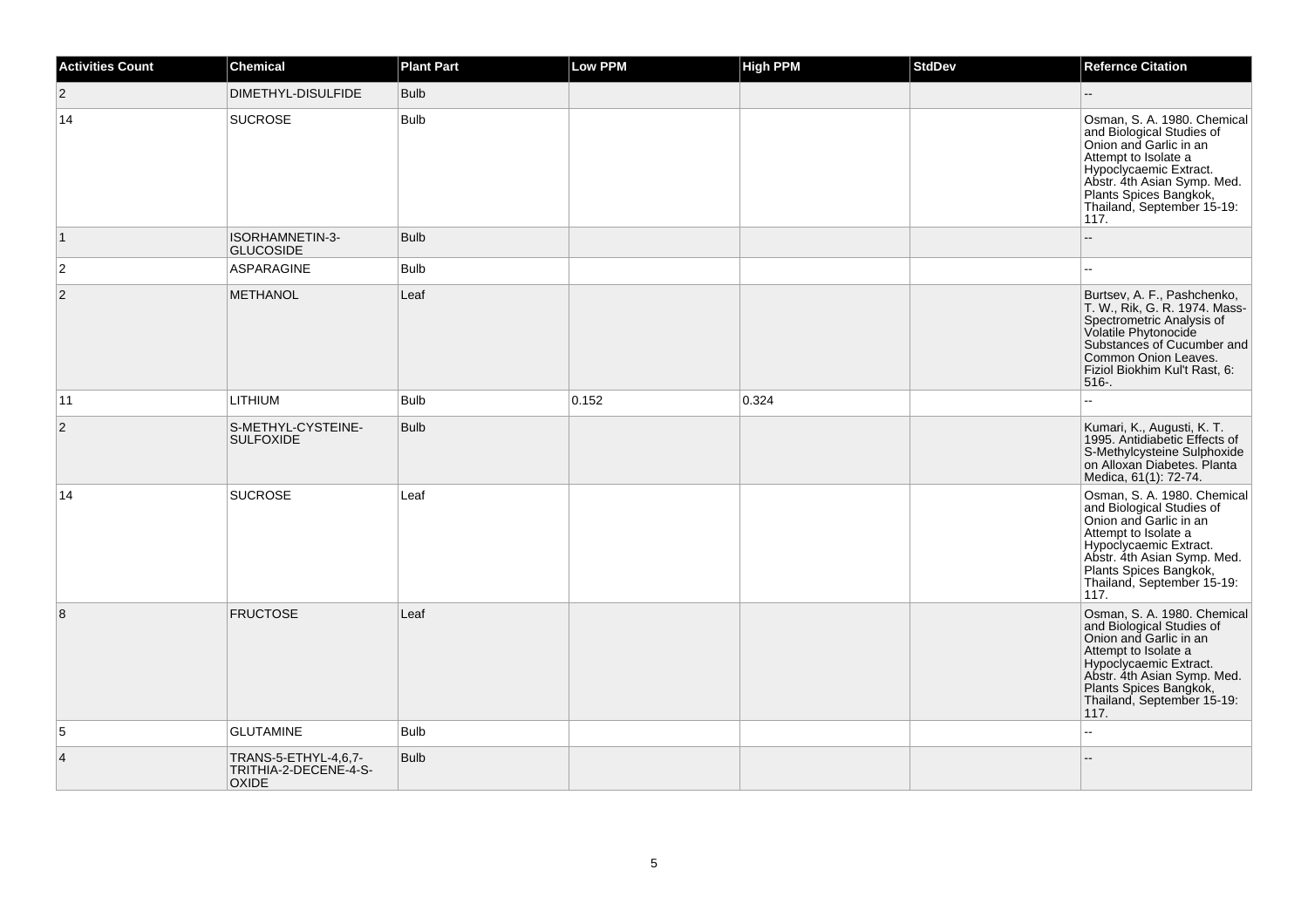| <b>Activities Count</b> | Chemical                               | <b>Plant Part</b>    | <b>Low PPM</b> | <b>High PPM</b> | <b>StdDev</b> | <b>Refernce Citation</b>                                                                                                                                                                                                                |
|-------------------------|----------------------------------------|----------------------|----------------|-----------------|---------------|-----------------------------------------------------------------------------------------------------------------------------------------------------------------------------------------------------------------------------------------|
| $\overline{c}$          | PROSTAGLANDIN-A-1                      | <b>Bulb</b>          |                | 1.0             |               |                                                                                                                                                                                                                                         |
| $\vert$ 1               | <b>RAFFINOSE</b>                       | Leaf                 |                |                 |               | Osman, S. A. 1980. Chemical<br>and Biological Studies of<br>Onion and Garlic in an<br>Attempt to Isolate a<br>Hypoclycaemic Extract.<br>Abstr. 4th Asian Symp. Med.<br>Plants Spices Bangkok,<br>Thailand, September 15-19:<br>117.     |
| 3                       | ALLYL-PROPYL-DISULFIDE   Essential Oil |                      |                |                 |               | Wilcox, B. F., Joseph, P. K.,<br>Augusti, K. T. 1984. Effects of<br>Allylpropyl Disulphide<br>  Allylpropyl Disulphide<br>  Isolated from Allium cepa<br>Linn. on High-Fat Fed Rats.<br>Indian J. Biochem. Biophys.,<br>21(3): 214-216. |
| 28                      | DIALLYL-TRISULFIDE                     | <b>Essential Oil</b> |                |                 |               | Schultz, O. E., Mohrmann, H.<br>L. 1965. Analysis of<br><b>Constituents of Garlic Allium</b><br>sativum. II. Gas<br>Chromatography of Garlic Oil.<br>Pharmazie, 20(7): 441-447.                                                         |
| $\overline{7}$          | SUCCINIC-ACID                          | <b>Bulb</b>          |                |                 |               | Soldatenkov, S. V.,<br>Mazurova, T. A., Ranteleev,<br>A. N. 1960. Organic Acids of<br>Onion and Spinach. Trudy<br>Petergof Biol. Inst., Leningrad<br>Gosudarst Univ Im AA<br>Zhdanova, 18: 55-61.                                       |
| $\mathbf{1}$            | <b>ETHYLENE</b>                        | <b>Bulb</b>          |                |                 |               | LAWSON in Koch, H. P. and<br>Lawson, L. D., eds. 1996.<br>Garlic-The<br>Science and therapeutic<br>application of Allium sativum<br>L. and related species.<br>Williams & Wilkins, Baltimore.<br>329 pp.                                |
| 25                      | P-COUMARIC-ACID                        | <b>Bulb</b>          |                |                 |               |                                                                                                                                                                                                                                         |
| 23                      | <b>MELATONIN</b>                       | <b>Bulb</b>          |                |                 |               | Hattori, A., et. al. 1995.<br>Identification of Melatonin in<br>Plants and its Effects on<br>Plasma Melatonin Levels and<br><b>Binding to Melatonin</b><br>Receptors in Vertebrates.<br>Biochem. Mol. Biol. Int.,<br>35(3): 627-634.    |
| 87                      | <b>RUTIN</b>                           | <b>Bulb</b>          |                | 14000.0         |               |                                                                                                                                                                                                                                         |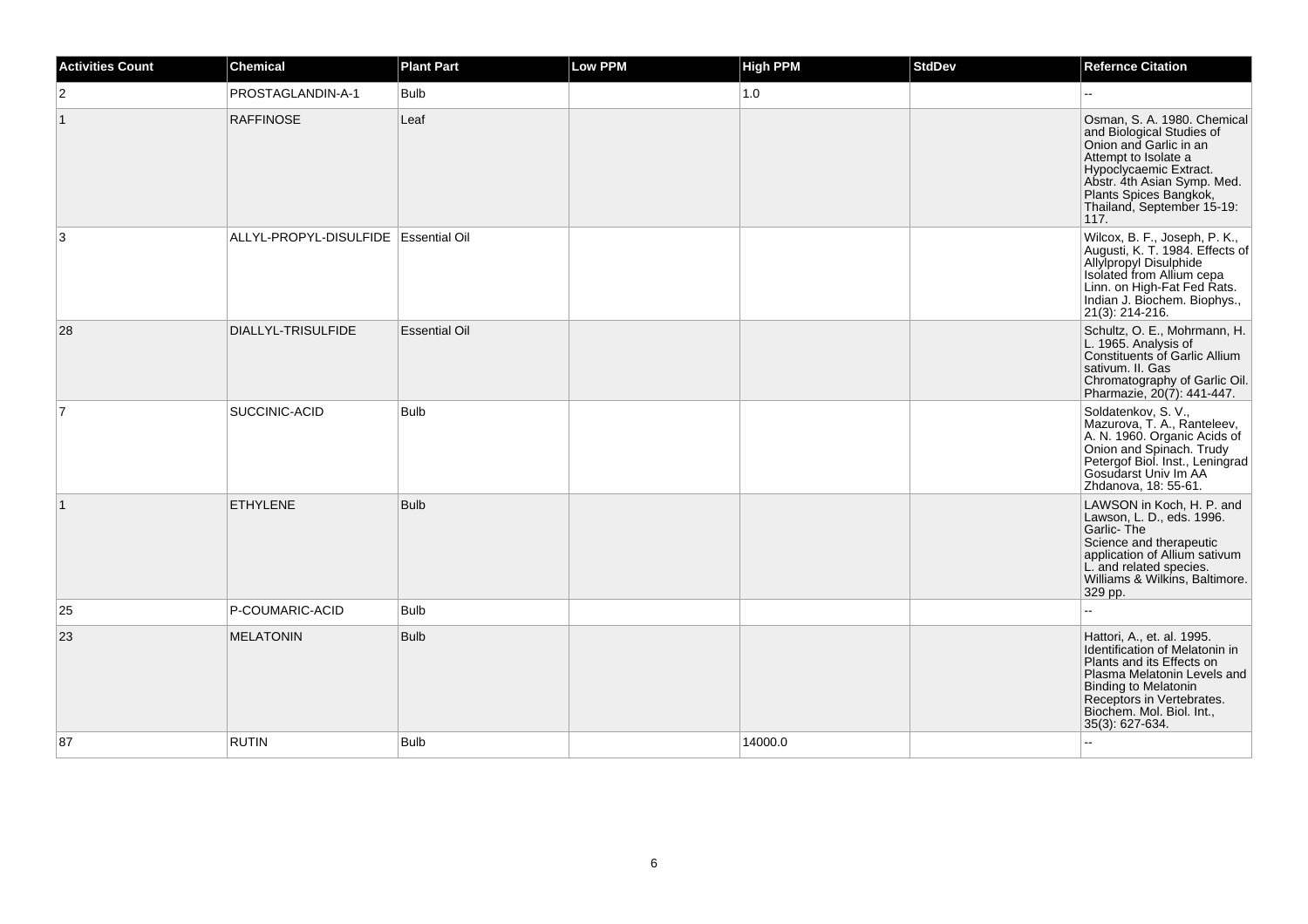| <b>Activities Count</b> | <b>Chemical</b>     | <b>Plant Part</b>    | Low PPM | <b>High PPM</b> | <b>StdDev</b> | <b>Refernce Citation</b>                                                                                                                                                                                                            |
|-------------------------|---------------------|----------------------|---------|-----------------|---------------|-------------------------------------------------------------------------------------------------------------------------------------------------------------------------------------------------------------------------------------|
| 7                       | SUCCINIC-ACID       | Leaf                 |         |                 |               | Soldatenkov, S. V.,<br>Mazurova, T. A., Ranteleev,<br>A. N. 1960. Organic Acids of<br>Onion and Spinach. Trudy<br>Petergof Biol. Inst., Leningrad<br>Gosudarst Univ Im AA<br>Zhdanova, 18: 55-61.                                   |
| 16                      | ACETIC-ACID         | <b>Bulb</b>          |         |                 |               | Wilkens, W. F. 1964. Isolation<br>and Identification of the<br>Lachrymogenic Compound of<br>Onion. Cornell Univ., Agr.<br>Expt. Sta. Mem. No., 385: 31<br>pp.                                                                       |
| 13                      | <b>MUFA</b>         | <b>Bulb</b>          | 230.0   | 2230.0          |               | USDA's Ag Handbook 8 and<br>sequelae)                                                                                                                                                                                               |
| 61                      | <b>FERULIC-ACID</b> | Root                 |         |                 |               | Das, V. S. R., Rao, J. V. S.<br>1964. Phenolic Acids of<br>Onion Plant. Curr. Sci.,<br>33(15): 471-472.                                                                                                                             |
| $\overline{7}$          | <b>GLUCOSE</b>      | <b>Bulb</b>          |         |                 |               | Osman, S. A. 1980. Chemical<br>and Biological Studies of<br>Onion and Garlic in an<br>Attempt to Isolate a<br>Hypoclycaemic Extract.<br>Abstr. 4th Asian Symp. Med.<br>Plants Spices Bangkok,<br>Thailand, September 15-19:<br>117. |
| 102                     | CAFFEIC-ACID        | <b>Bulb</b>          |         |                 |               | L.                                                                                                                                                                                                                                  |
| 2                       | PROPIONALDEHYDE     | <b>Bulb</b>          |         |                 |               | Wilkens, W. F. 1964. Isolation<br>and Identification of the<br>Lachrymogenic Compound of<br>Onion. Cornell Univ., Agr.<br>Expt. Sta. Mem. No., 385: 31<br>pp.                                                                       |
| $\overline{1}$          | PYRUVIC-ACID        | <b>Bulb</b>          |         |                 |               | Malkki, Y., Nikkila, O. E.,<br>Aalto, M. 1978. The<br>Composition and Aroma of<br>Onions and Influencing<br>Factors. J. Sci. Agr. Soc.<br>Finland, 50: 103-.                                                                        |
| 21                      | <b>ALLIIN</b>       | <b>Essential Oil</b> |         |                 |               | Bekdairova, K. Z., Klyshev, L.<br>K. 1982. Garlic Essential Oil<br>and its Quantitative Analysis.<br>Izv Akad Nauk Kaz Ssr Ser<br>Biol, 1: 6-11.                                                                                    |
| 12                      | <b>STIGMASTEROL</b> | Bulb                 |         | 40.0            |               | Ξ.                                                                                                                                                                                                                                  |
| 112                     | ASCORBIC-ACID       | <b>Bulb</b>          |         |                 |               |                                                                                                                                                                                                                                     |
| 9                       | OXALIC-ACID         | <b>Bulb</b>          |         | 10.0            |               |                                                                                                                                                                                                                                     |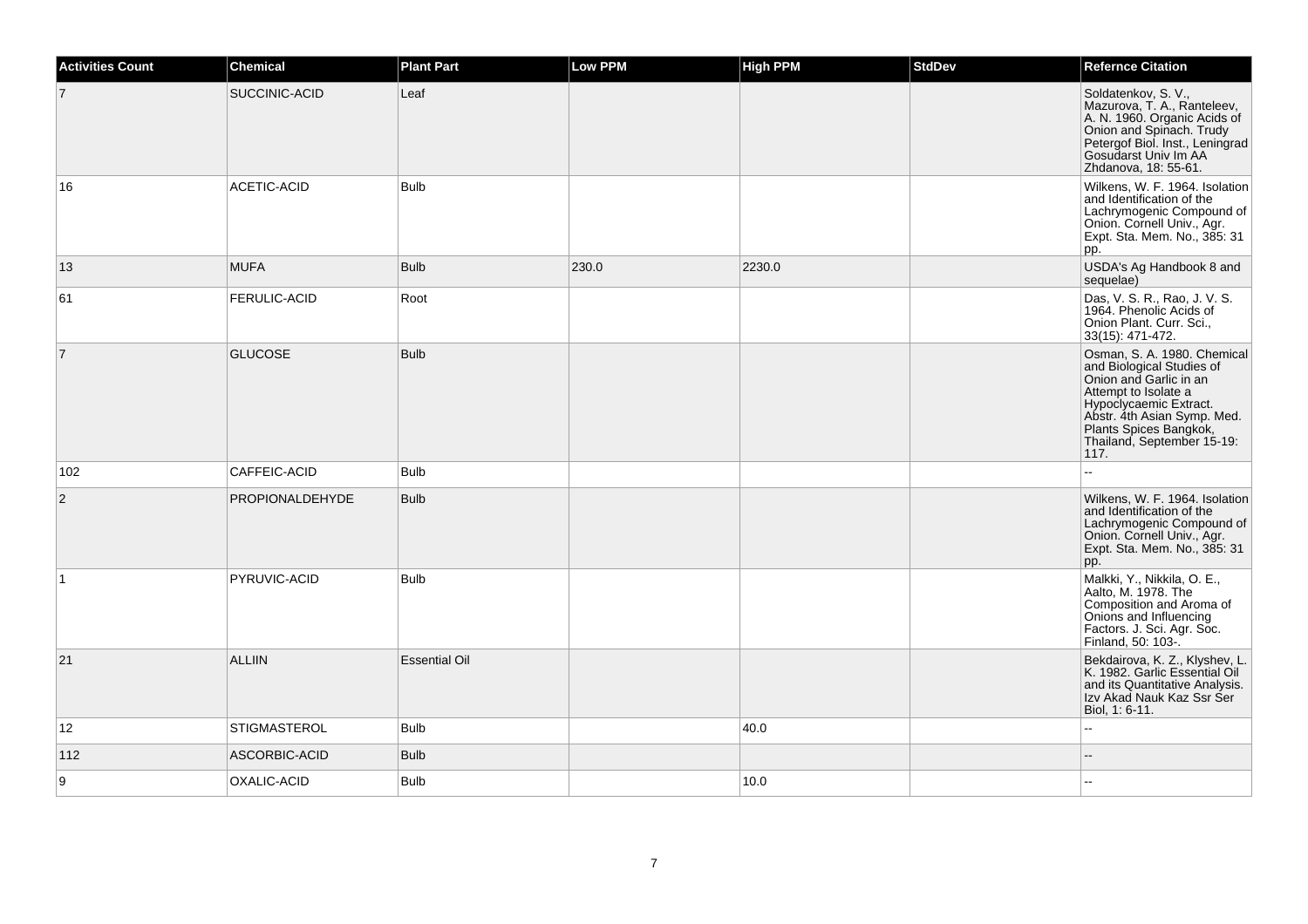| <b>Activities Count</b> | <b>Chemical</b>     | <b>Plant Part</b>    | <b>Low PPM</b> | <b>High PPM</b> | <b>StdDev</b> | <b>Refernce Citation</b>                                                                                                                                                                                                            |
|-------------------------|---------------------|----------------------|----------------|-----------------|---------------|-------------------------------------------------------------------------------------------------------------------------------------------------------------------------------------------------------------------------------------|
| 15                      | <b>LUTEIN</b>       | <b>Bulb</b>          |                | 0.02            |               | Granado, F., Olmedilla, B.,<br>Blanco, I., Rojas-Hidalgo, E.<br>1992. Carotenoid<br>Composition in Raw and<br>Cooked Spanish Vegetables.<br>J. Agr. Food Chem., 40(11):<br>2135-2140.                                               |
| 25                      | DIALLYL-SULFIDE     | <b>Essential Oil</b> |                |                 |               | Schultz, O. E., Mohrmann, H.<br>L. 1965. Analysis of<br>Constituents of Garlic Allium<br>sativum. II. Gas<br>Chromatography of Garlic Oil.<br>Pharmazie, 20(7): 441-447.                                                            |
| $ 2\rangle$             | DIMETHYL-DISULFIDE  | <b>Essential Oil</b> |                |                 |               | Jirovetz, L., Koch, H. P.,<br>Jager, W., Remberg, G.<br>1992. Investigations of<br>German Onion Oil by GC-<br>FID, GC-MS and GC-FTIR.<br>Pharmazie, 47(6): 455-456.                                                                 |
| 23                      | CITRIC-ACID         | <b>Bulb</b>          |                |                 |               | Soldatenkov, S. V.,<br>Mazurova, T. A., Ranteleev,<br>A. N. 1960. Organic Acids of<br>Onion and Spinach. Trudy<br>Petergof Biol. Inst., Leningrad<br>Gosudarst Univ Im AA<br>Zhdanova, 18: 55-61.                                   |
| 12                      | <b>STIGMASTEROL</b> | Seed                 |                |                 |               | Kintia, P. K., Degtiaryova, L.<br>P., Balashova, N. N., Shvets,<br>S. A. 1987. Sterols and<br>Steroidal Glycosides of Bulb<br>Onion Seeds. Fecs. Int. Conf.<br>Chem. Biotechol. Biol. Act.<br>Nat. Prod., (Proc.) 3rd: 166-<br>170. |
| 3                       | ABSCISSIC-ACID      | <b>Bulb</b>          |                |                 |               | $\sim$ $\sim$                                                                                                                                                                                                                       |
| 61                      | <b>FERULIC-ACID</b> | Leaf                 |                |                 |               | Das, V. S. R., Rao, J. V. S.<br>1964. Phenolic Acids of<br>Onion Plant. Curr. Sci.,<br>33(15): 471-472.                                                                                                                             |
| $\overline{7}$          | <b>FUMARIC-ACID</b> | <b>Bulb</b>          |                |                 |               | $\mathbf{r}$                                                                                                                                                                                                                        |
| $\vert$ 1               | <b>TULIPOSIDE-A</b> | Root                 |                |                 |               | Slob, A., Jekel, B., De Jong,<br>B., Schlatmann, E. 1975. On<br>the Occurrence of<br>Tuliposides in the Liliiflorae.<br>Phytochemistry, 14: 1997-<br>2005.                                                                          |
| 3                       | <b>CADMIUM</b>      | <b>Bulb</b>          | 0.005          | 0.38            |               |                                                                                                                                                                                                                                     |
| 43                      | PROTOCATECHUIC-ACID | Leaf                 |                |                 |               | Das, V. S. R., Rao, J. V. S.<br>1964. Phenolic Acids of<br>Onion Plant. Curr. Sci.,<br>33(15): 471-472.                                                                                                                             |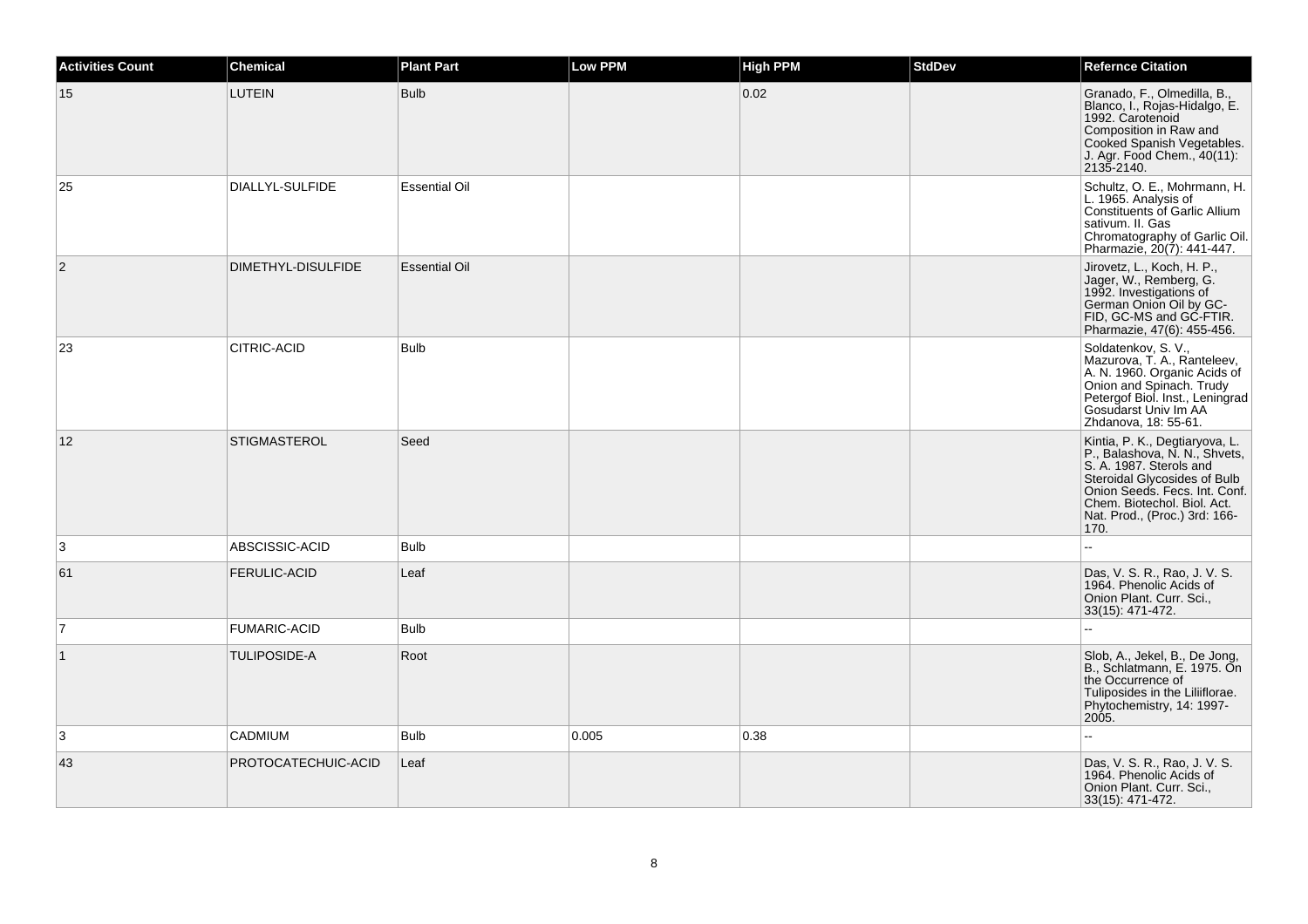| Activities Count | <b>Chemical</b>                  | <b>Plant Part</b>    | <b>Low PPM</b> | <b>High PPM</b> | <b>StdDev</b> | <b>Refernce Citation</b>                                                                                                                                                                                                            |
|------------------|----------------------------------|----------------------|----------------|-----------------|---------------|-------------------------------------------------------------------------------------------------------------------------------------------------------------------------------------------------------------------------------------|
| 28               | <b>ADENOSINE</b>                 | Bulb                 |                |                 |               |                                                                                                                                                                                                                                     |
| 8                | STEARIC-ACID                     | <b>Bulb</b>          | 20.0           | 195.0           |               |                                                                                                                                                                                                                                     |
| $\overline{c}$   | <b>ARSENIC</b>                   | Bulb                 | 0.002          | 0.076           |               | --                                                                                                                                                                                                                                  |
| 27               | LINOLEIC-ACID                    | <b>Bulb</b>          |                |                 |               | Osman, S. A. 1980. Chemical<br>and Biological Studies of<br>Onion and Garlic in an<br>Attempt to Isolate a<br>Hypoclycaemic Extract.<br>Abstr. 4th Asian Symp. Med.<br>Plants Spices Bangkok,<br>Thailand, September 15-19:<br>117. |
| 26               | DIALLYL-DISULFIDE                | <b>Essential Oil</b> |                |                 |               | Schultz, O. E., Mohrmann, H.<br>L. 1965. Analysis of<br>Constituents of Garlic Allium<br>sativum. II. Gas<br>Chromatography of Garlic Oil.<br>Pharmazie, 20(7): 441-447.                                                            |
| 75               | KAEMPFEROL                       | Bulb                 |                | $ 2.0\rangle$   |               |                                                                                                                                                                                                                                     |
| 5                | 24-METHYLENE-<br>CYCLOARTANOL    | Bulb                 |                |                 |               | Itoh, T., Tamura, T.,<br>Mitsuhashi, T., Matsumoto, T.<br>1977. Sterols of Liliaceae.<br>Phytochemistry, 16: 140-141.                                                                                                               |
| $\mathbf{1}$     | <b>RAFFINOSE</b>                 | Bulb                 |                |                 |               | Osman, S. A. 1980. Chemical<br>and Biological Studies of<br>Onion and Garlic in an<br>Attempt to Isolate a<br>Hypoclycaemic Extract.<br>Abstr. 4th Asian Symp. Med.<br>Plants Spices Bangkok,<br>Thailand, September 15-19:<br>117. |
| 12               | <b>STIGMASTEROL</b>              | Seed Oil             |                |                 |               | Grujic-Injac, B., Basarevic-<br>Dinic, L., Lajsic, S.,<br>Stefanovic, D. 1985.<br>Chemical Analysis of Seed<br>Oil of the Onion (Allium<br>cepa). Hrana Ishrana, 25:<br>167-169 (Inst Ishr Vet Fak<br>Belgrade, Yugoslavia)         |
| $\overline{2}$   | 5-OCTYL-CYCLOPENTA-<br>1,3-DIONE | <b>Bulb</b>          |                |                 |               |                                                                                                                                                                                                                                     |
| 4                | DIPROPYL-DISULFIDE               | <b>Bulb</b>          |                |                 |               |                                                                                                                                                                                                                                     |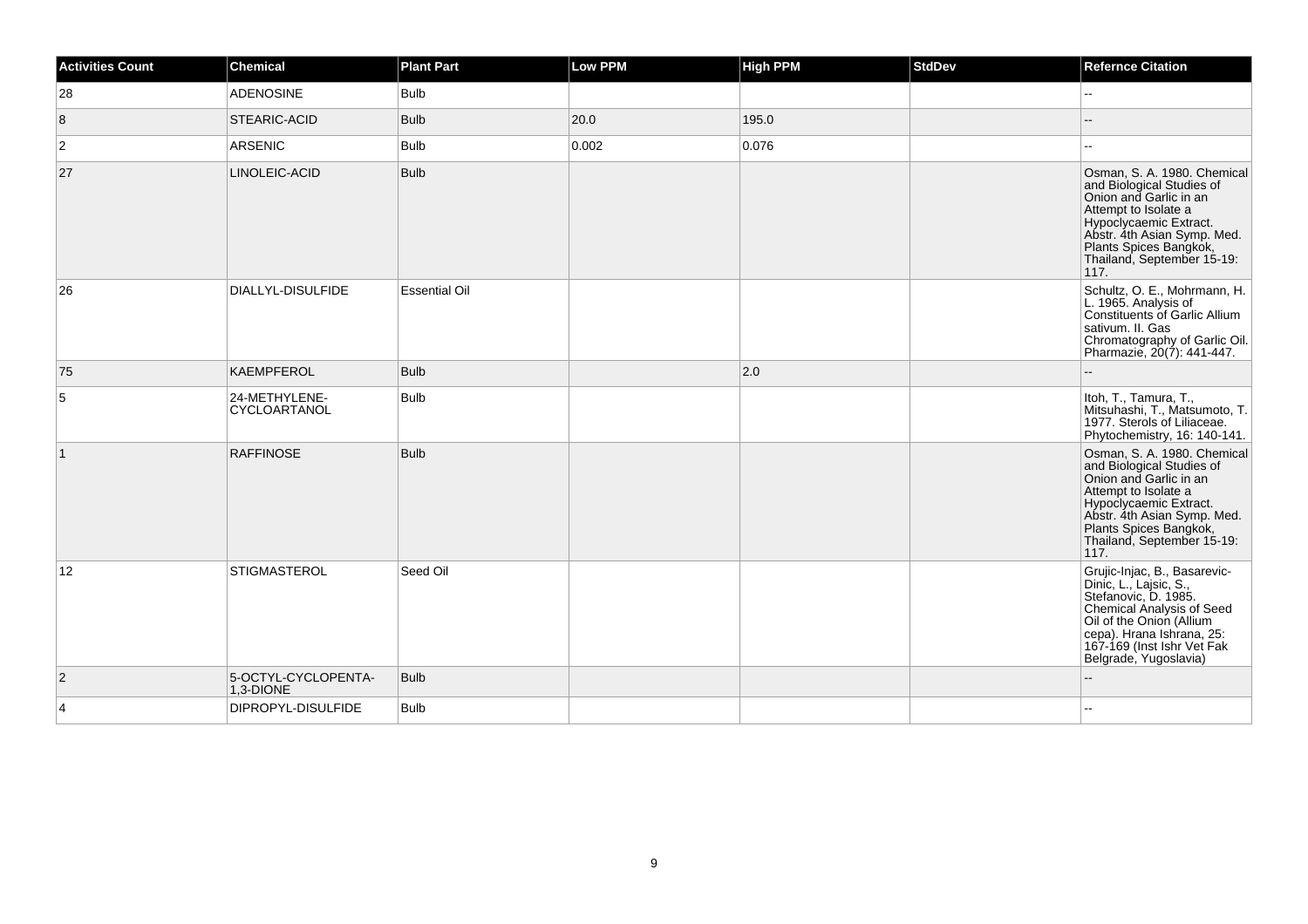| <b>Activities Count</b> | <b>Chemical</b>                                               | <b>Plant Part</b>  | <b>Low PPM</b> | <b>High PPM</b> | <b>StdDev</b> | <b>Refernce Citation</b>                                                                                                                                                                                                                                                                   |
|-------------------------|---------------------------------------------------------------|--------------------|----------------|-----------------|---------------|--------------------------------------------------------------------------------------------------------------------------------------------------------------------------------------------------------------------------------------------------------------------------------------------|
| 8                       | <b>FRUCTOSE</b>                                               | <b>Bulb</b>        |                |                 |               | Osman, S. A. 1980. Chemical<br>and Biological Studies of<br>Onion and Garlic in an<br>Attempt to Isolate a<br>Hypoclycaemic Extract.<br>Abstr. 4th Asian Symp. Med.<br>Plants Spices Bangkok,<br>Thailand, September 15-19:<br>117.                                                        |
| $\overline{2}$          | QUERCETIN-3,4'-<br><b>DIGLUCOSIDE</b>                         | <b>Bulb</b>        |                |                 |               | L.                                                                                                                                                                                                                                                                                         |
| $\overline{2}$          | PROSTAGLANDIN-E-1                                             | <b>Bulb</b>        |                |                 |               | Ustunes, L., Claeys, M.,<br>Laekeman, G., Herman, A.G.,<br>Vlietinck, A.J., Ozer, A. 1985.<br>Isolation and Identification of<br>Two Isomeric Trihydroxy<br>Octadecenoic Acids with<br>Prostaglandin E-Like Activity<br>from Onion Bulbs(Allium<br>cepa). Prostaglandins,<br>29(5):847-865 |
| $\overline{4}$          | CIS-N-<br>PROPYLSULPHINOTHIOIC-<br>ACID-S-1-<br>PROPENYLESTER | <b>Bulb</b>        |                |                 |               |                                                                                                                                                                                                                                                                                            |
| $\overline{7}$          | <b>GLUTATHIONE</b>                                            | <b>Bulb</b>        |                |                 |               | Ueda, Y., Taubuku, T.,<br>Miyajima, R. 1994.<br>Composition of Sulfur-<br>Containing Components in<br>Onion and Their Flavor<br>Characters. Biosci. Biotech.<br>Biochem., 58(1): 108-110.                                                                                                  |
| $\overline{4}$          | <b>SPIRAEOSIDE</b>                                            | <b>Bulb</b>        | 10000.0        | 11300.0         |               | u.                                                                                                                                                                                                                                                                                         |
| $\vert$ 1               | PYRUVIC-ACID                                                  | <b>Fruit Juice</b> |                | 1034.0          |               | Morgan, E. J. 1946. Pyruvic<br>Acid in the Juice of Onion<br>(Allium cepa). Nature<br>(London), 157: 512.                                                                                                                                                                                  |
| $\vert$ 1               | QUINIC-ACID                                                   | <b>Bulb</b>        |                |                 |               |                                                                                                                                                                                                                                                                                            |
| $\overline{2}$          | 5-HEXYL-CYCLOPENTA-<br>1,3-DIONE                              | <b>Bulb</b>        |                |                 |               |                                                                                                                                                                                                                                                                                            |
| $\overline{2}$          | <b>METHANOL</b>                                               | <b>Bulb</b>        |                |                 |               |                                                                                                                                                                                                                                                                                            |
| $\overline{3}$          | <b>DIPHENYLAMINE</b>                                          | Plant              |                | 500.0           |               | Karawy, M. S., Ehayyal, A. S.<br>E., Farrag, N. M., Ayad, M.<br>M. 1986. Screening of<br>Diphenylamine as an<br>Antihyperglycaemic Agent in<br>Certain Edible Plant Organs.<br>Acta. Pharm. Hung, 56: 55-<br>58.                                                                           |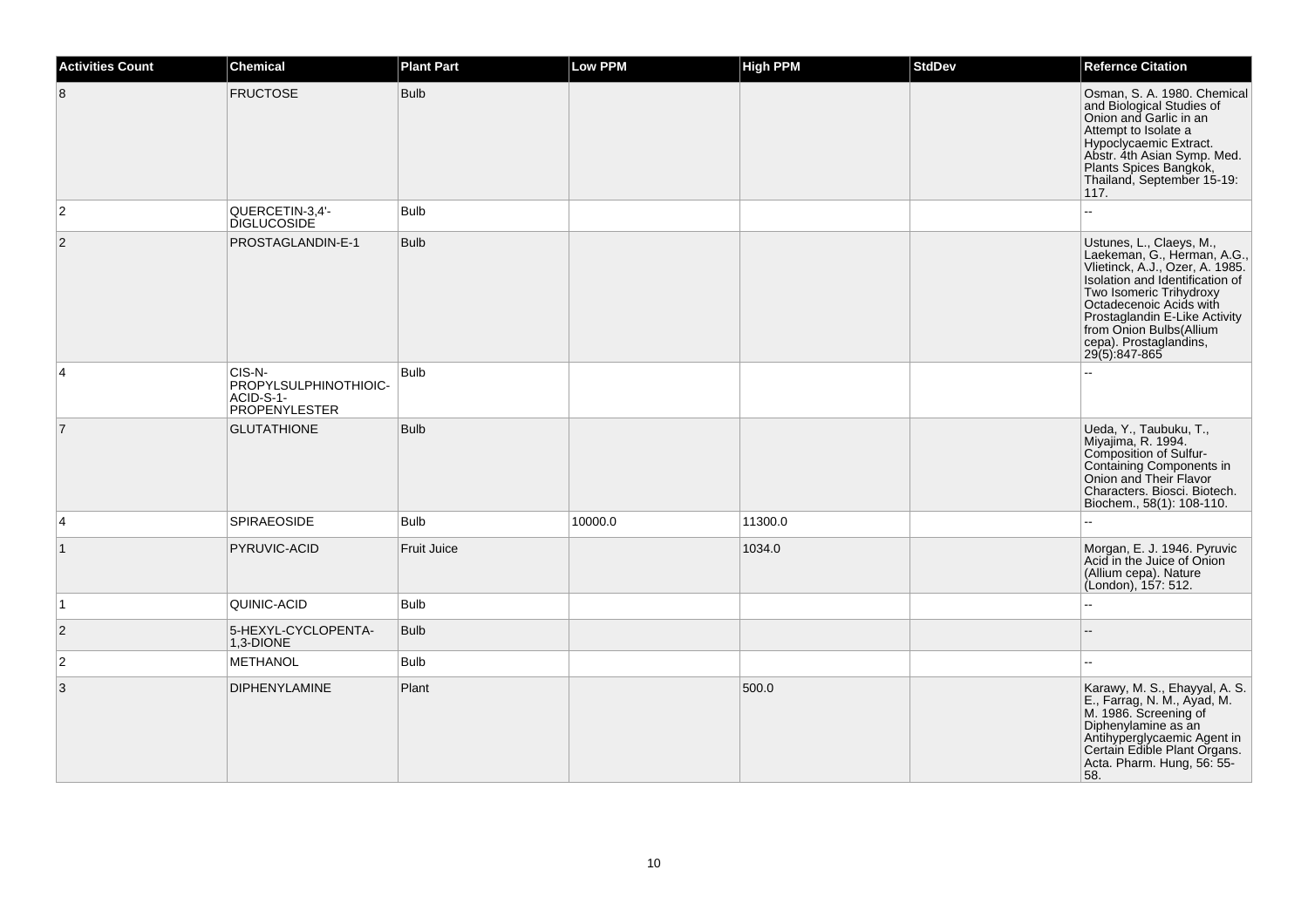| <b>Activities Count</b> | Chemical                                                           | <b>Plant Part</b> | <b>Low PPM</b> | <b>High PPM</b> | <b>StdDev</b> | <b>Refernce Citation</b>                                                                                                                                                                                                          |
|-------------------------|--------------------------------------------------------------------|-------------------|----------------|-----------------|---------------|-----------------------------------------------------------------------------------------------------------------------------------------------------------------------------------------------------------------------------------|
| 2                       | <b>PROPIONALDEHYDE</b>                                             | Leaf              |                |                 |               | Burtsev, A. F., Pashchenko,<br>T. W., Rik, G. R. 1974. Mass-<br>Spectrometric Analysis of<br>Volatile Phytonocide<br>Substances of Cucumber and<br>Common Onion Leaves.<br>Fiziol Biokhim Kul't Rast, 6:<br>516-.                 |
| $\overline{4}$          | CIS-<br>METHYLSULPHINOTHIOIC-<br>ACID-S-1-<br><b>PROPENYLESTER</b> | <b>Bulb</b>       |                |                 |               |                                                                                                                                                                                                                                   |
| 64                      | OLEANOLIC-ACID                                                     | <b>Bulb</b>       |                |                 |               |                                                                                                                                                                                                                                   |
| 8                       | <b>GLUTAMIC-ACID</b>                                               | <b>Bulb</b>       |                |                 |               | Thomas, D. J., Parkin, K. L.<br>1994. Quantification of<br>Alk(en)yl-L-Cysteine<br>Sulfoxides and Related<br>Amino Acids in Alliums by<br>High-Performance Liquid<br>Chromatography. J. Agr.<br>Food Chem., 42(8): 1632-<br>1638. |
| 13                      | <b>CYSTEINE</b>                                                    | <b>Bulb</b>       |                |                 |               | Ueda, Y., Taubuku, T.,<br>Miyajima, R. 1994.<br>Composition of Sulfur-<br>Configuration of Danian<br>Containing Components in<br>Onion and Their Flavor<br>Characters. Biosci. Biotech.<br>Biochem., 58(1): 108-110.              |
| 20                      | <b>CHOLINE</b>                                                     | <b>Bulb</b>       |                | 830.0           |               | Dakshinamurti, K. 1955.<br><b>Choline Content of South</b><br>Indian Foods. Curr. Sci., 24:<br>194-195.                                                                                                                           |
| $\overline{2}$          | QUERCETIN-3-O-BETA-D-<br><b>GLUCOSIDE</b>                          | <b>Bulb</b>       | 0.0            | 40.0            |               | Abstract (See species file)                                                                                                                                                                                                       |
| $\overline{4}$          | <b>SPIRAEOSIDE</b>                                                 | Epidermis         |                |                 |               | Ito, Y., Ono, M., Masuoka, C.,<br>Yahara, S., Nohara, T. 1995.<br>Hyaluronidase Inhibitors of<br>Onion (Allium cepa L.) Skin.<br>Kyushu Tokai Daigaku<br>Nogakubu Kiyo, 14: 43-48.                                                |
| $\mathbf 1$             | 1-(METHYLSULFINYL)-<br>PROPYL-METHYL-<br><b>DISULFIDE</b>          | <b>Bulb</b>       |                |                 |               |                                                                                                                                                                                                                                   |
| 3                       | DI-N-PROPYL-DISULFIDE                                              | <b>Bulb</b>       |                |                 |               | Wilkens, W. F. 1962. The<br>Isolation and Identification of<br>the Lachrymogenic<br>Compound of Onion. Diss.<br>Abstr. Int. B, 22: 3978.                                                                                          |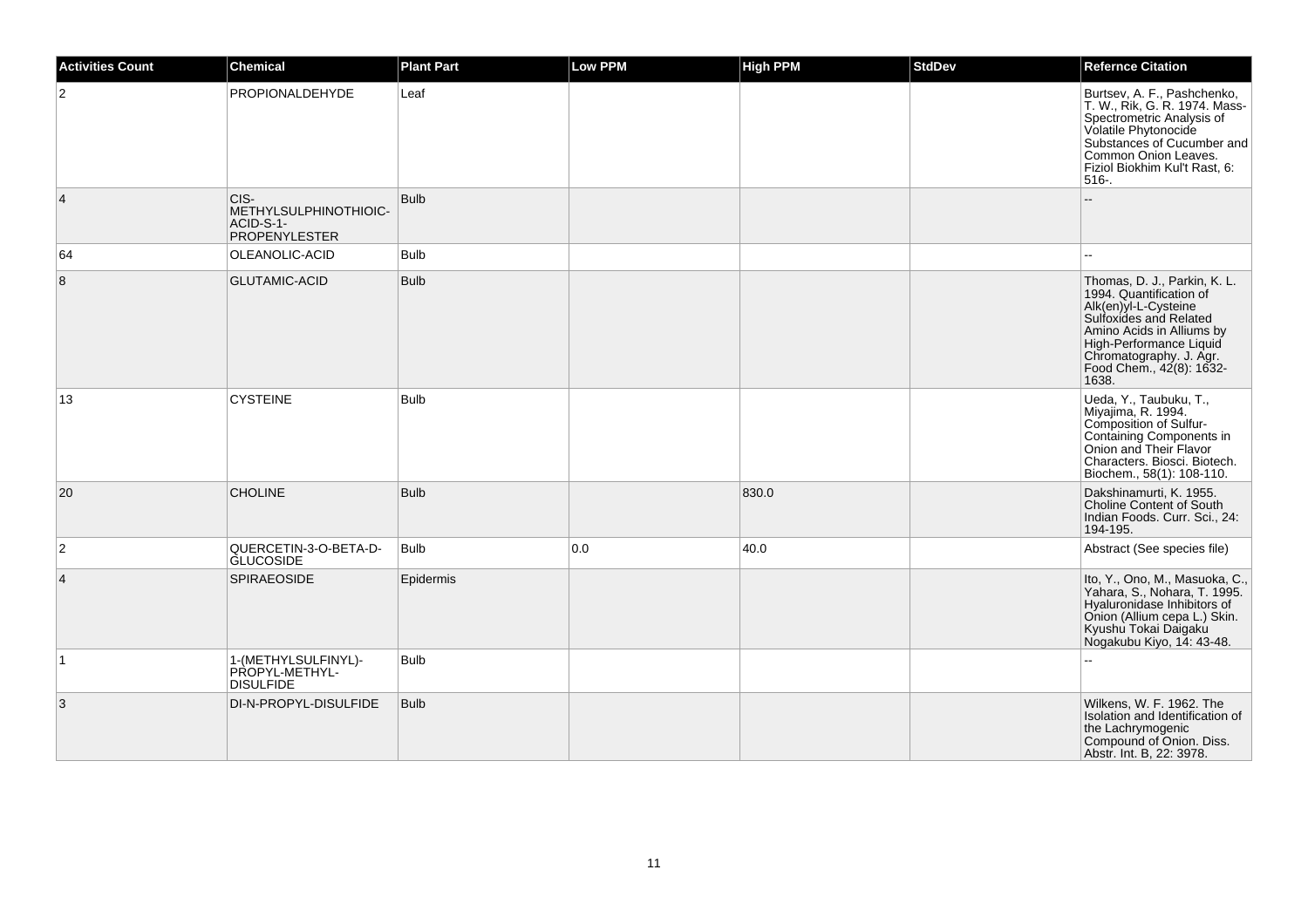| Activities Count | <b>Chemical</b>                                     | <b>Plant Part</b> | <b>Low PPM</b> | <b>High PPM</b> | <b>StdDev</b> | <b>Refernce Citation</b>                                                                                                                                                                                                            |
|------------------|-----------------------------------------------------|-------------------|----------------|-----------------|---------------|-------------------------------------------------------------------------------------------------------------------------------------------------------------------------------------------------------------------------------------|
| 11               | <b>ISORHAMNETIN</b>                                 | <b>Bulb</b>       |                |                 |               | Park, Y. K., Lee, C. Y. 1996.<br>Identification of Isorhamnetin<br>4'-Glucoside in Onions. J.<br>Agric. Food Chem., 44(1): 34-<br>36.                                                                                               |
| $\overline{7}$   | <b>GLUCOSE</b>                                      | Leaf              |                |                 |               | Osman, S. A. 1980. Chemical<br>and Biological Studies of<br>Onion and Garlic in an<br>Attempt to Isolate a<br>Hypoclycaemic Extract.<br>Abstr. 4th Asian Symp. Med.<br>Plants Spices Bangkok,<br>Thailand, September 15-19:<br>117. |
| 3                | CYCLOEUCALENOL                                      | <b>Bulb</b>       |                |                 |               | Itoh, T., Tamura, T.,<br>Mitsuhashi, T., Matsumoto, T.<br>1977. Sterols of Liliaceae.<br>Phytochemistry, 16: 140-141.                                                                                                               |
| 9                | SINAPIC-ACID                                        | <b>Bulb</b>       |                |                 |               | Das, V. S. R., Rao, J. V. S.<br>1964. Phenolic Acids of<br>Onion Plant. Curr. Sci.,<br>33(15): 471-472.                                                                                                                             |
| 30               | <b>ANTHOCYANINS</b>                                 | <b>Bulb</b>       |                |                 |               | Leung, A. Y. and Foster, S.<br>1995. Encyclopedia of<br>Common Natural Ingredients<br>2nd Ed. John Wiley & Sons,<br>New York. 649 pp.                                                                                               |
| $\vert$ 1        | <b>CHOLESTEROL</b>                                  | <b>Bulb</b>       |                |                 |               |                                                                                                                                                                                                                                     |
| 9                | SINAPIC-ACID                                        | Root              |                |                 |               | Das, V. S. R., Rao, J. V. S.<br>1964. Phenolic Acids of<br>Onion Plant. Curr. Sci.,<br>33(15): 471-472.                                                                                                                             |
| 23               | CITRIC-ACID                                         | Leaf              |                |                 |               | Soldatenkov, S. V.,<br>Mazurova, T. A., Ranteleev,<br>A. N. 1960. Organic Acids of<br>Onion and Spinach. Trudy<br>Petergof Biol. Inst., Leningrad<br>Gosudarst Univ Im AA<br>Zhdanova, 18: 55-61.                                   |
| 4                | N-<br>PROPYLSULPHINOTHIOIC-<br>ACID-S-N-PROPYLESTER | <b>Bulb</b>       |                |                 |               |                                                                                                                                                                                                                                     |
| 8                | PHLOROGLUCINOL                                      | <b>Bulb</b>       |                | 100.0           |               |                                                                                                                                                                                                                                     |
| 22               | <b>ISOQUERCITRIN</b>                                | <b>Bulb</b>       |                |                 |               | Kiviranta, J., Huovinen, K.,<br>Hiltunen, R. 1986. Variation<br>of Flavonoids in Allium cepa.<br>Planta Medica, 6: 517-518.                                                                                                         |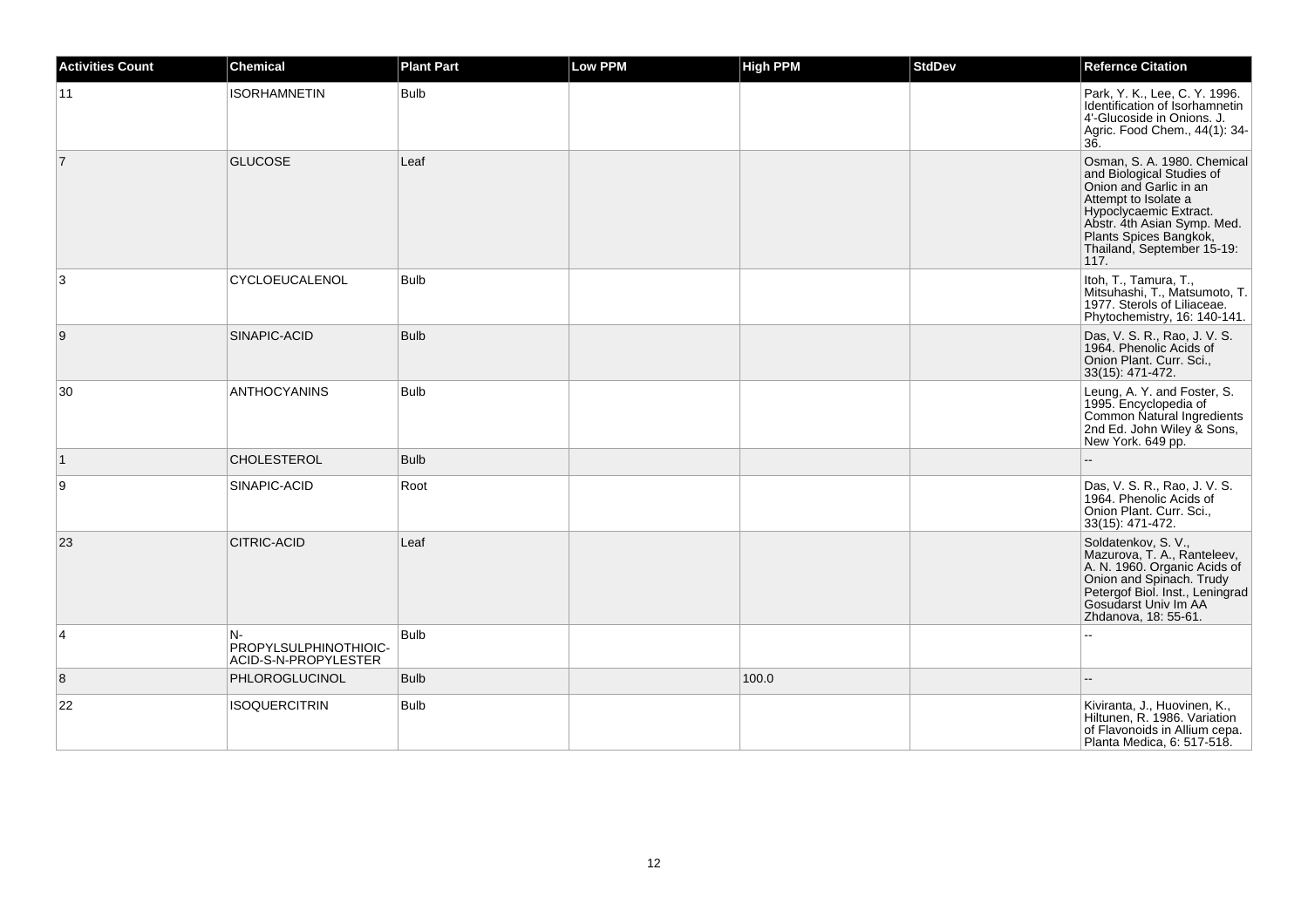| <b>Activities Count</b> | Chemical                  | <b>Plant Part</b> | Low PPM | <b>High PPM</b> | <b>StdDev</b> | <b>Refernce Citation</b>                                                                                                                                                                                                                                                                   |
|-------------------------|---------------------------|-------------------|---------|-----------------|---------------|--------------------------------------------------------------------------------------------------------------------------------------------------------------------------------------------------------------------------------------------------------------------------------------------|
| 15                      | ALPHA-LINOLENIC-ACID      | <b>Bulb</b>       |         |                 |               | Ustunes, L., Claeys, M.,<br>Laekeman, G., Herman, A.G.,<br>Vlietinck, A.J., Ozer, A. 1985.<br>Isolation and Identification of<br>Two Isomeric Trihydroxy<br>Octadecenoic Acids with<br>Prostaglandin E-Like Activity<br>from Onion Bulbs(Allium<br>cepa). Prostaglandins,<br>29(5):847-865 |
| $\overline{7}$          | <b>CYCLOARTENOL</b>       | <b>Bulb</b>       |         |                 |               | Itoh, T., Tamura, T.,<br>Mitsuhashi, T., Matsumoto, T.<br>1977. Sterols of Liliaceae.<br>Phytochemistry, 16: 140-141.                                                                                                                                                                      |
| 3                       | <b>SILVER</b>             | <b>Bulb</b>       | 0.038   | 0.054           |               |                                                                                                                                                                                                                                                                                            |
| $\overline{2}$          | <b>ALLYLMETHYLSULFIDE</b> | <b>Bulb</b>       |         |                 |               | Wealth of India.                                                                                                                                                                                                                                                                           |
| 10                      | ALPHA-AMYRIN              | <b>Bulb</b>       |         |                 |               | Smocziewiczowa, A.,<br>Nitschke, D. 1978. Study of<br>Saponins and Sapogenins in<br>Onions, Zesz Nauk Akad<br>Ekon Poznaniu Ser, 1(73):<br>40-43.                                                                                                                                          |
| 22                      | <b>CATECHOL</b>           | <b>Bulb</b>       |         |                 |               | Link, K. P., Walker, J. C.<br>1933. The Isolation of<br>Catechol from Pigmented<br>Onion Scales and its<br>Significance in Relation to<br>Disease Resistance in<br>Onions. J. Biol. Chem., 100:<br>379-383.                                                                                |
| $\mathbf{1}$            | PYRUVIC-ACID              | Fruit             |         | 1034.0          |               |                                                                                                                                                                                                                                                                                            |
| 9                       | SINAPIC-ACID              | Leaf              |         |                 |               | Das, V. S. R., Rao, J. V. S.<br>1964. Phenolic Acids of<br>Onion Plant. Curr. Sci.,<br>33(15): 471-472.                                                                                                                                                                                    |
| $\vert$ 1               | <b>CHOLESTEROL</b>        | Seed              |         |                 |               | Kintia, P. K., Degtiaryova, L.<br>P., Balashova, N. N., Shvets,<br>S. A. 1987. Sterols and<br>Steroidal Glycosides of Bulb<br>Onion Seeds. Fecs. Int. Conf.<br>Chem. Biotechol. Biol. Act.<br>Nat. Prod., (Proc.) 3rd: 166-<br>170.                                                        |
| 24                      | <b>ETHANOL</b>            | <b>Bulb</b>       |         |                 |               | --                                                                                                                                                                                                                                                                                         |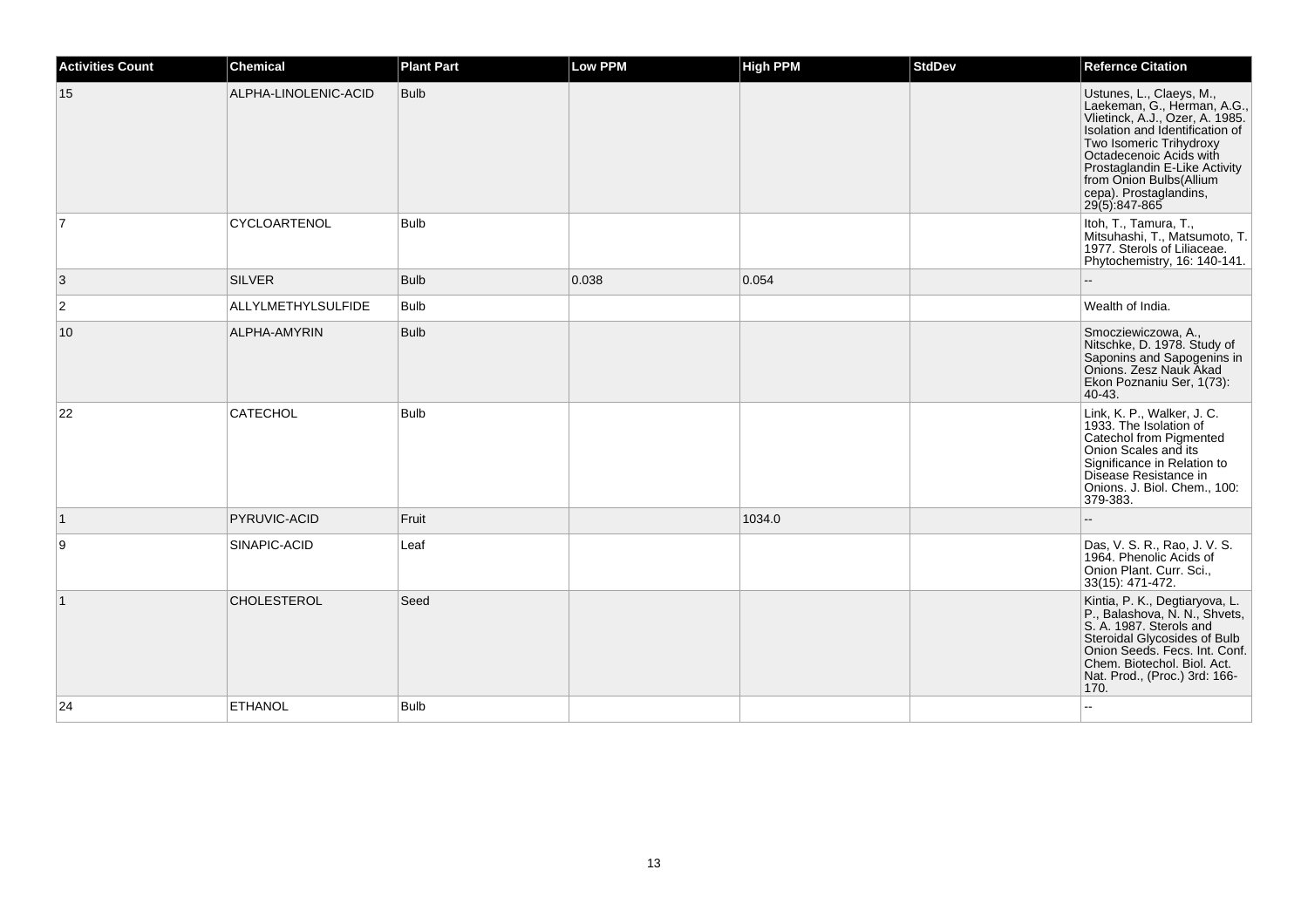| <b>Activities Count</b> | <b>Chemical</b>                                                   | <b>Plant Part</b> | <b>Low PPM</b> | <b>High PPM</b> | <b>StdDev</b> | <b>Refernce Citation</b>                                                                                                                                                                                                            |
|-------------------------|-------------------------------------------------------------------|-------------------|----------------|-----------------|---------------|-------------------------------------------------------------------------------------------------------------------------------------------------------------------------------------------------------------------------------------|
| 3                       | <b>MURAMIDASE</b>                                                 | Leaf              |                | 0.3             |               | LAWSON in Koch, H. P. and<br>Lawson, L. D., eds. 1996.<br>Garlic-The<br>Science and therapeutic<br>application of Allium sativum<br>L. and related species.<br>Williams & Wilkins, Baltimore.<br>329 pp.                            |
| 16                      | P-CYMENE                                                          | Fruit Juice       |                |                 |               | Schmidt, N. E., et. al. 1996.<br>Rapid Extraction Method of<br>Quantitating the<br>Lachrymatory Factor of Onion<br>Using Gas Chromatography.<br>J. Agric. Food Chem., 44(9):<br>2690-2693.                                          |
| 3                       | <b>CYCLOALLIIN</b>                                                | <b>Bulb</b>       |                |                 |               |                                                                                                                                                                                                                                     |
| 4                       | <b>SILICON</b>                                                    | <b>Bulb</b>       | 1.0            | 75.0            |               | ACTA AGRIC SCAND<br>SUPPL 22: 1980                                                                                                                                                                                                  |
| $\overline{2}$          | ALLYL-METHYL-DISULFIDE   Bulb                                     |                   |                |                 |               | Wealth of India.                                                                                                                                                                                                                    |
| 3                       | ALLYL-PROPYL-DISULFIDE   Bulb                                     |                   |                |                 |               |                                                                                                                                                                                                                                     |
| 3                       | <b>XYLOSE</b>                                                     | <b>Bulb</b>       |                |                 |               | Sinha, A. 1959. Chemical<br>Examination of Allium cepa. I.<br>Glycosidic and Sugar<br>Fractions. Indian J. Appl.<br>Chem., 22: 89-91.                                                                                               |
| $\overline{4}$          | TRANS-TRANS-5-ETHYL-<br>4,6,7-TRITHIA-2,8-<br>DECADIENE-4-S-OXIDE | <b>Bulb</b>       |                |                 |               |                                                                                                                                                                                                                                     |
| 12                      | PYROCATECHOL                                                      | <b>Bulb</b>       |                |                 |               | Hermann, K. 1958. Flavonols<br>and Phenols of the Onion<br>(Allium cepa). Arch. Pharm.<br>(Weinheim), 291: 238-247.                                                                                                                 |
| 47                      | <b>BETA-SITOSTEROL</b>                                            | Seed              |                |                 |               | Kintia, P. K., Degtiaryova, L.<br>P., Balashova, N. N., Shvets,<br>S. A. 1987. Sterols and<br>Steroidal Glycosides of Bulb<br>Onion Seeds. Fecs. Int. Conf.<br>Chem. Biotechol. Biol. Act.<br>Nat. Prod., (Proc.) 3rd: 166-<br>170. |
| 15                      | <b>MALIC-ACID</b>                                                 | Leaf              |                |                 |               | Soldatenkov, S. V.,<br>Mazurova, T. A., Ranteleev,<br>A. N. 1960. Organic Acids of<br>Onion and Spinach. Trudy<br>Petergof Biol. Inst., Leningrad<br>Gosudarst Univ Im AA<br>Zhdanova, 18: 55-61.                                   |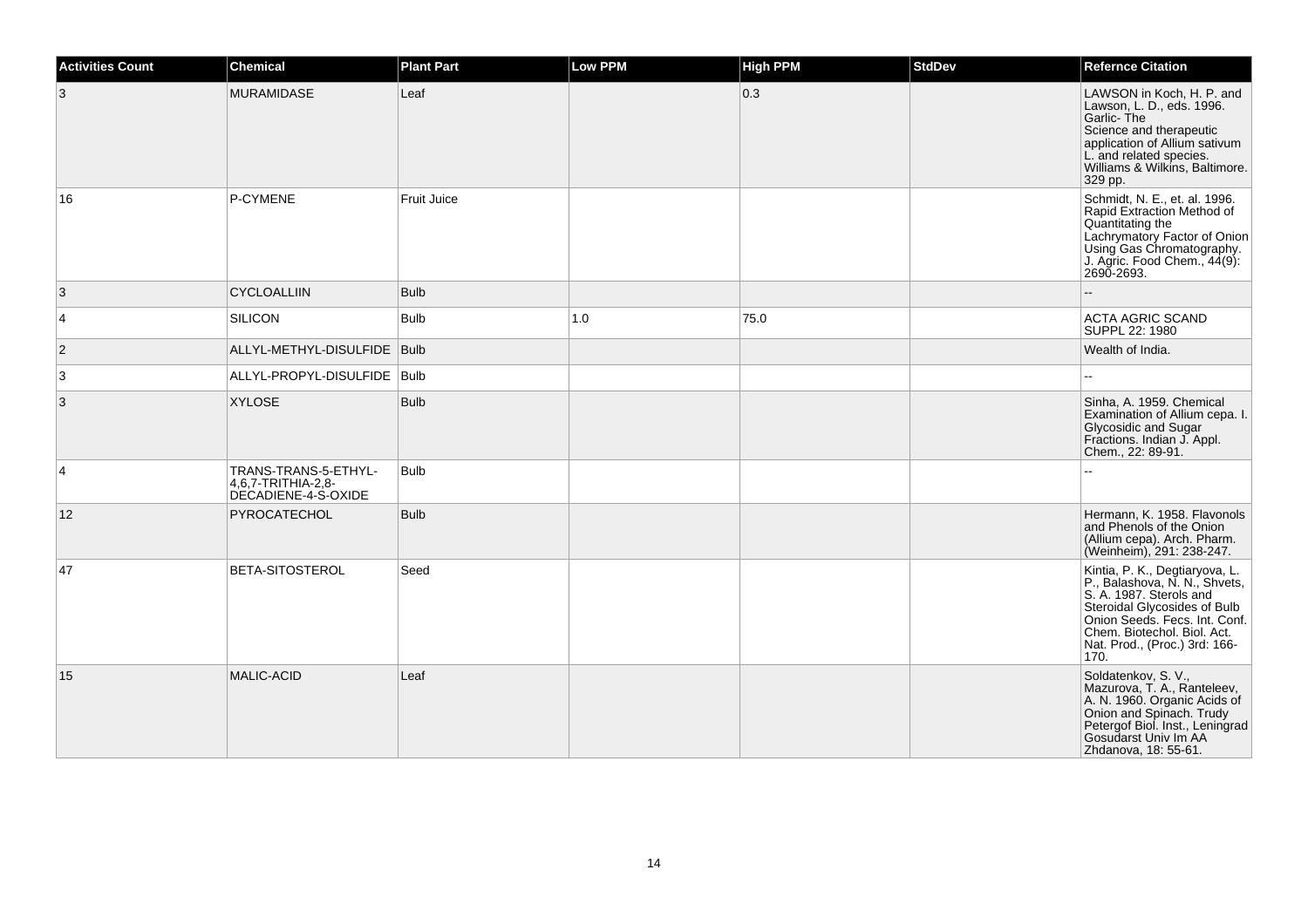| <b>Activities Count</b> | Chemical                   | <b>Plant Part</b> | <b>Low PPM</b> | <b>High PPM</b> | <b>StdDev</b> | <b>Refernce Citation</b>                                                                                                                                                                                                                                                |
|-------------------------|----------------------------|-------------------|----------------|-----------------|---------------|-------------------------------------------------------------------------------------------------------------------------------------------------------------------------------------------------------------------------------------------------------------------------|
| $\overline{2}$          | CAMPESTEROL                | Seed              |                |                 |               | Kintia, P. K., Degtiaryova, L.<br>P., Balashova, N. N., Shvets,<br>S. A. 1987. Sterols and<br>Steroidal Glycosides of Bulb<br>Onion Seeds. Fecs. Int. Conf.<br>Chem. Biotechol. Biol. Act.<br>Nat. Prod., (Proc.) 3rd: 166-<br>170.                                     |
| 3                       | <b>DIPHENYLAMINE</b>       | <b>Bulb</b>       |                | 23000.0         |               | Ξ.                                                                                                                                                                                                                                                                      |
| 6                       | TARTARIC-ACID              | <b>Bulb</b>       |                |                 |               |                                                                                                                                                                                                                                                                         |
| 20                      | BENZYL-ISOTHIOCYANATE Bulb |                   |                |                 |               | Dorsch, W., Adam, O.,<br>Weber, J., Ziegeltrum, T.<br>1985. Antiasthmatic Effects of<br>Onion Extracts - Detection of<br>Benzyl- and Other<br>Isothiocyanates (Mustard<br>Oils) as Antiasthmatic<br>Compounds of Plant Origin.<br>Eur. J. Pharmacol., 107(1):<br>17-24. |
| 24                      | <b>PECTIN</b>              | <b>Bulb</b>       |                |                 |               | Leung, A. Y. and Foster, S.<br>1995. Encyclopedia of<br>Common Natural Ingredients<br>2nd Ed. John Wiley & Sons,<br>New York. 649 pp.                                                                                                                                   |
| 9                       | OXALIC-ACID                | Leaf              |                |                 |               | Gad, S. S., Esmat El-Zalaki,<br>M., Hohamed, M. S.,<br>Mohasseb, S. Z. 1982.<br>Oxalate Content of Some<br>Leafy Vegetables and Dry<br>Legumes Consumed Widely<br>in Egypt. Food Chem., 8(3):<br>169-177. (Coll. Agric.<br>Alexandria Univ. Ale.)                       |
| 25                      | P-COUMARIC-ACID            | Root              |                |                 |               | Das, V. S. R., Rao, J. V. S.<br>1964. Phenolic Acids of<br>Onion Plant. Curr. Sci.,<br>33(15): 471-472.                                                                                                                                                                 |
| 5                       | <b>SAPONINS</b>            | <b>Bulb</b>       |                |                 |               | Leung, A. Y. and Foster, S.<br>1995. Encyclopedia of<br>Common Natural Ingredients<br>2nd Ed. John Wiley & Sons,<br>New York. 649 pp.                                                                                                                                   |
| 21                      | <b>ALLIIN</b>              | <b>Bulb</b>       |                |                 |               |                                                                                                                                                                                                                                                                         |
| $\overline{4}$          | <b>GLYCOLIC-ACID</b>       | <b>Bulb</b>       |                |                 |               | Balansard, J., Arnoux, M.<br>1951. A Study of the Hepato-<br>Renaldiuretics. III. The Active<br>Principle of Onion Juice.<br>Med. Trop. (Marseille), 11:<br>632-634.                                                                                                    |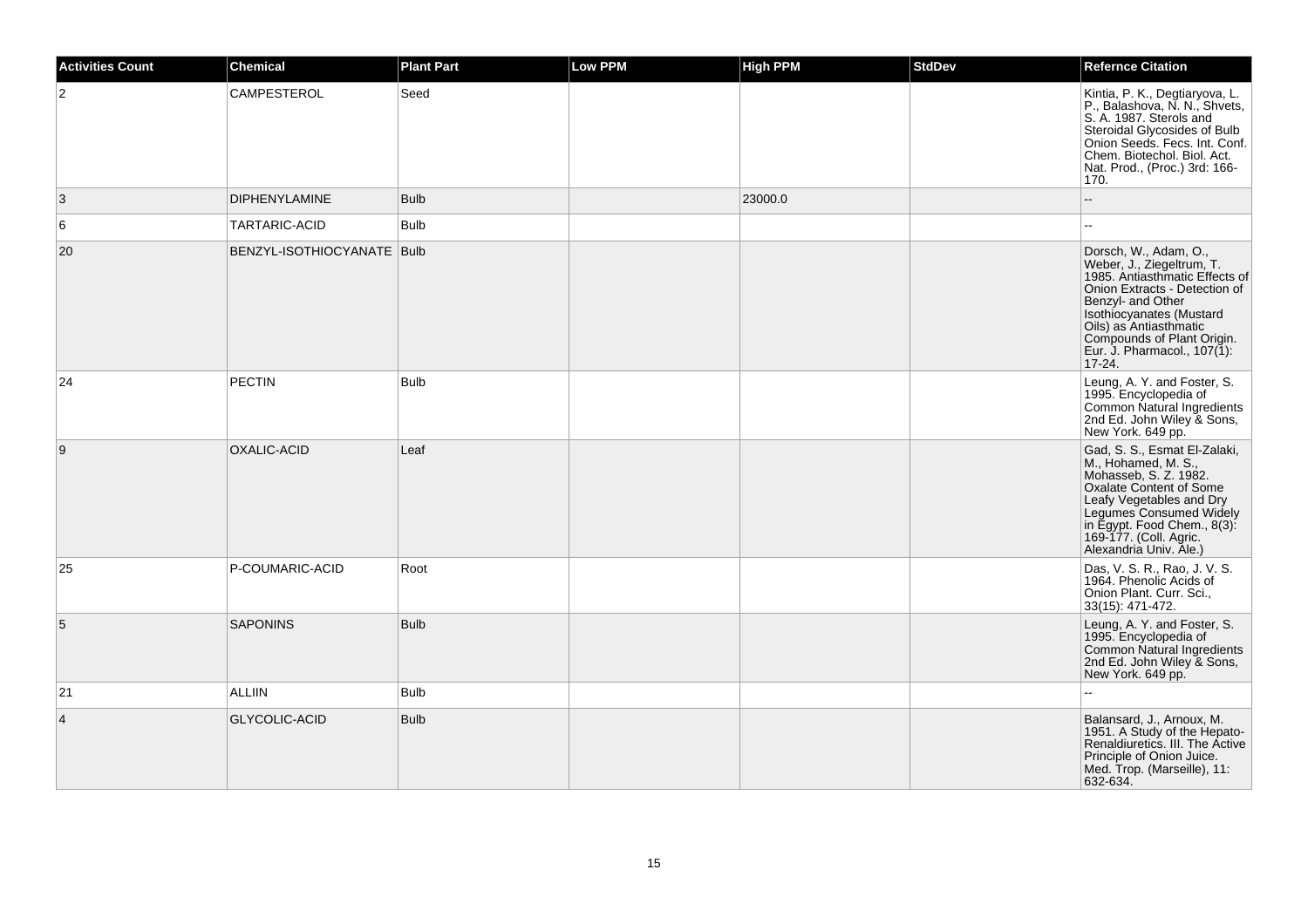| <b>Activities Count</b> | <b>Chemical</b>                                                               | <b>Plant Part</b>    | <b>Low PPM</b> | <b>High PPM</b> | <b>StdDev</b> | <b>Refernce Citation</b>                                                                                                                                                                                                    |
|-------------------------|-------------------------------------------------------------------------------|----------------------|----------------|-----------------|---------------|-----------------------------------------------------------------------------------------------------------------------------------------------------------------------------------------------------------------------------|
| 10                      | <b>XYLITOL</b>                                                                | <b>Bulb</b>          |                |                 |               | Counsell, J. N., Roberton, D.<br>J. 1976. Xylitol-A Sweetener<br>Which is Kind to the Teeth.<br>Food Process Ind., 45(54):<br>24-26.                                                                                        |
| 4                       | <b>TRANS-N-</b><br>PROPYLSULPHINOTHIOIC-<br>ACID-S-1-<br><b>PROPENYLESTER</b> | <b>Bulb</b>          |                |                 |               |                                                                                                                                                                                                                             |
| 4                       | CALCIUM-OXALATE                                                               | <b>Bulb</b>          |                |                 |               | Walter-Levy, L., Strauss, R.<br>1954. Inorganic Deposits in<br>Plants. C. R. Acad. Sci., 239:<br>$897 -$                                                                                                                    |
| 4                       | <b>PUFA</b>                                                                   | <b>Bulb</b>          | 620.0          | 6005.0          |               | USDA's Ag Handbook 8 and<br>sequelae)                                                                                                                                                                                       |
| 47                      | <b>BETA-SITOSTEROL</b>                                                        | Seed Oil             |                |                 |               | Grujic-Injac, B., Basarevic-<br>Dinic, L., Lajsic, S.,<br>Stefanovic, D. 1985.<br>Chemical Analysis of Seed<br>Oil of the Onion (Allium<br>cepa). Hrana Ishrana, 25:<br>167-169 (Inst Ishr Vet Fak<br>Belgrade, Yugoslavia) |
| 15                      | <b>MALIC-ACID</b>                                                             | <b>Bulb</b>          |                |                 |               | Soldatenkov, S. V.,<br>Mazurova, T. A., Ranteleev,<br>A. N. 1960. Organic Acids of<br>Onion and Spinach. Trudy<br>Petergof Biol. Inst., Leningrad<br>Gosudarst Univ Im AA<br>Zhdanova, 18: 55-61.                           |
| 102                     | CAFFEIC-ACID                                                                  | Root                 |                |                 |               | Das, V. S. R., Rao, J. V. S.<br>1964. Phenolic Acids of<br>Onion Plant. Curr. Sci.,<br>33(15): 471-472.                                                                                                                     |
| $\overline{2}$          | DIMETHYL-SULFIDE                                                              | <b>Essential Oil</b> |                |                 |               | Schultz, O. E., Mohrmann, H.<br>L. 1965. Analysis of<br><b>Constituents of Garlic Allium</b><br>sativum. II. Gas<br>Chromatography of Garlic Oil.<br>Pharmazie, 20(7): 441-447.                                             |
| 6                       | <b>MYRISTIC-ACID</b>                                                          | Seed Oil             |                |                 |               | Reddy, P. N., Azeemoddin,<br>G., Rao, S. D. T. 1989.<br>Processing and Analysis of<br>Onionseed (Allium cepa) and<br>its Fixed Oil. J. Amer. Oil<br>Chem. Soc., 66(3): 365.                                                 |
| 25                      | P-COUMARIC-ACID                                                               | Leaf                 |                |                 |               | Das, V. S. R., Rao, J. V. S.<br>1964. Phenolic Acids of<br>Onion Plant. Curr. Sci.,<br>33(15): 471-472.                                                                                                                     |